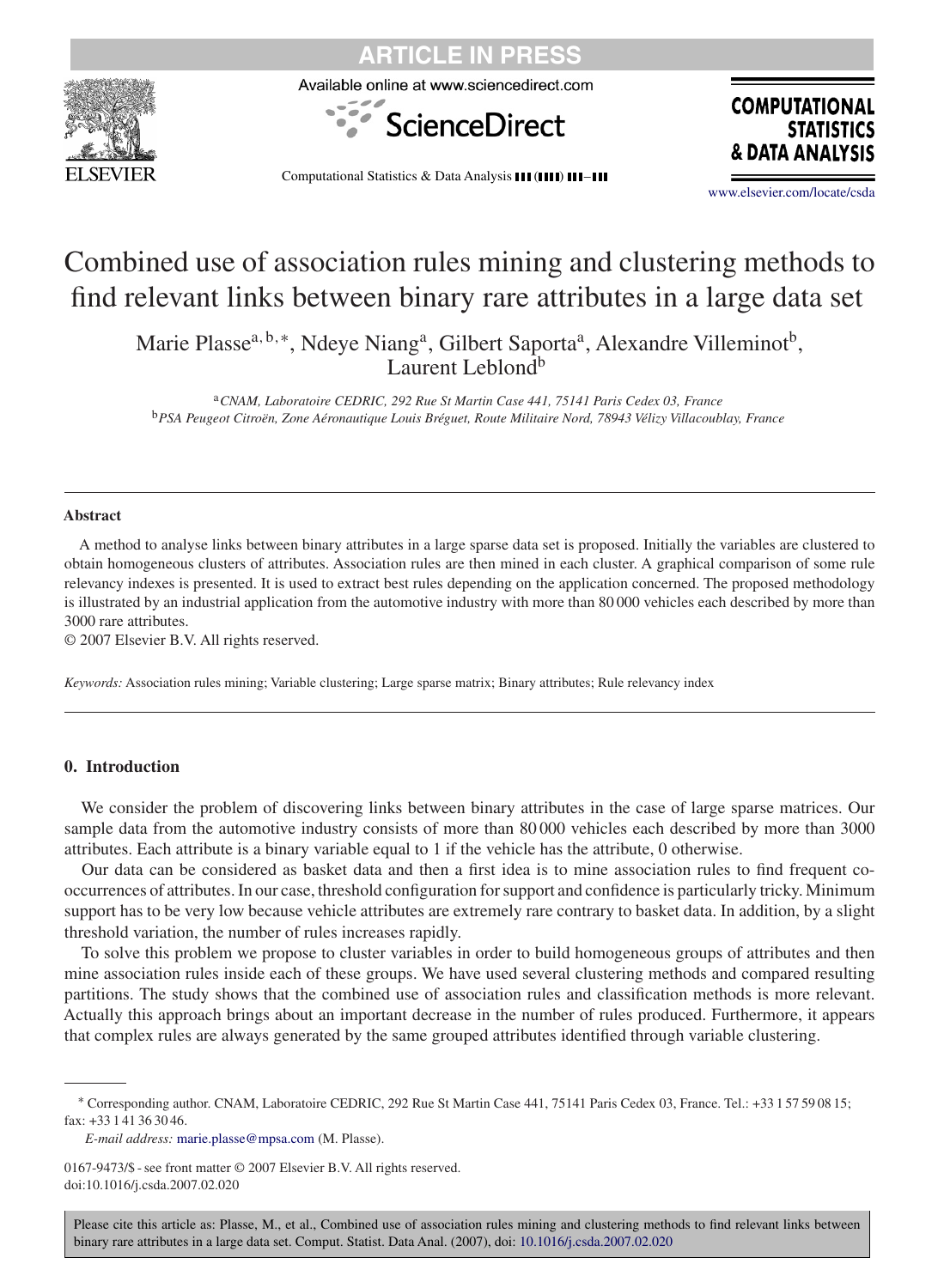#### 2 *M. Plasse et al. / Computational Statistics & Data Analysis* **(***A***) (***1***) (1) 111**

Even if we reduce number of rules, we still need to sort them from the most relevant to the less interesting. There are many indexes that measure statistical interest of association rules and the choice of one depends on the application. We have performed an empirical and graphical comparison to help to select the most appropriate.

After reviewing the basics of association rules mining in the first section, in the second we present an overview of variable clustering methods. Then in the third section we describe the combined use of these two methods. Finally, in the last section we compare some rule relevancy indexes. To illustrate our approach, each section contains a detailed example using industrial data.

#### **1. Association rules mining**

#### *1.1. Algorithms to mine association rules*

Association rules mining has been developed to analyse basket data in a marketing environment. Input data are composed of transactions: each transaction consists of items purchased by a consumer during a single visit. Output data are composed of rules. For example, a rule can be "90% of transactions that involve the purchase of bread and butter also include milk" [\(Agrawal et al., 1993\)](#page-17-0). Even if this method has been introduced in the context of Market Business Analysis, it has many applications in other fields, like webmining or textmining. It can actually be used to search for frequent co-occurrences in every large data set.

A rule is an implication  $A \rightarrow C$ . The left part of the rule is called the antecedent and the right, the consequent. The sets *A* and *C* are disjointed as we cannot find the same item in both the antecedent and consequent. A rule makes sense thanks to its support  $s = \sup(A \to C) = P(A \cap C)$  and its confidence  $c = \text{conf}(A \to C) = P(C/A)$ .

The first efficient algorithm to mine association rules is *APriori* [\(Agrawal and Srikant, 1994\)](#page-17-0). The first step of this algorithm is the research of frequent itemsets. The user gives a minimum threshold for the support and the algorithm searches all itemsets that appear with a support greater than this threshold. The second step is to build rules from itemsets found in the first step. The algorithm computes confidence of each rule and keeps only those where confidence is greater than a threshold defined by the user.

As we will see in the application, one of the main problems is to define support and confidence thresholds. *Apriori* is based on the property that every subset of a frequent itemset is also frequent. Candidate *k*-itemsets are generate in the *k*th read of the data set and their supports are computed in the  $k + 1$ th read. If *K* is the largest size of frequent itemsets, the total number of reads is  $K + 1$ . Other algorithms have been proposed to decrease the count of reads of the database and to improve computational efficiency. Among them, we can quote *Eclat* [\(Zaki, 2000\)](#page-17-0), *Partition* [\(Savasere et al.,](#page-17-0) [1995\)](#page-17-0), *Sampling* [\(Toivonen, 1996\)](#page-17-0), *DIC* [\(Brin et al., 1997a\)](#page-17-0) or *FP-Growth* [\(Han et al., 2000\)](#page-17-0). All of these algorithms furnish the same results as rules searching is deterministic. We have used *Apriori* and *Eclat* because they perform fastest on our sparse data.

#### *1.2. Application of association rules mining to industrial data*

To apply association rules mining, we consider vehicles as transactions and their binary attributes, as items.

#### *1.2.1. A large sparse data set of industrial data*

The sample data from the automotive industry consists of more than 80 000 vehicles each described by more than 3000 binary attributes. Simple graphics illustrate that we are dealing with extremely sparse data. Our binary matrix contains about 0.13% of "1". The most frequent attribute appears on 12% of vehicles but 97% of attributes appear on less than 1% of vehicles as shown in [Fig. 1.](#page-2-0) In addition, a vehicle has an average of four attributes. A few vehicles have more than 10 attributes but most have between one and five [\(Fig. 2\)](#page-2-0).

#### *1.2.2. Too many association rules*

With a minimum support of 500 vehicles and a minimum confidence of 50%, *the algorithms* produce 18 rules with a maximum size of three items [\(Table 1\)](#page-2-0). As items are rare events, the minimum support threshold has to be reduced to identify less common links. We want to find rules with a minimum support of 100 vehicles. As [Table 1](#page-2-0) shows, the number and complexity of rules increase enormously.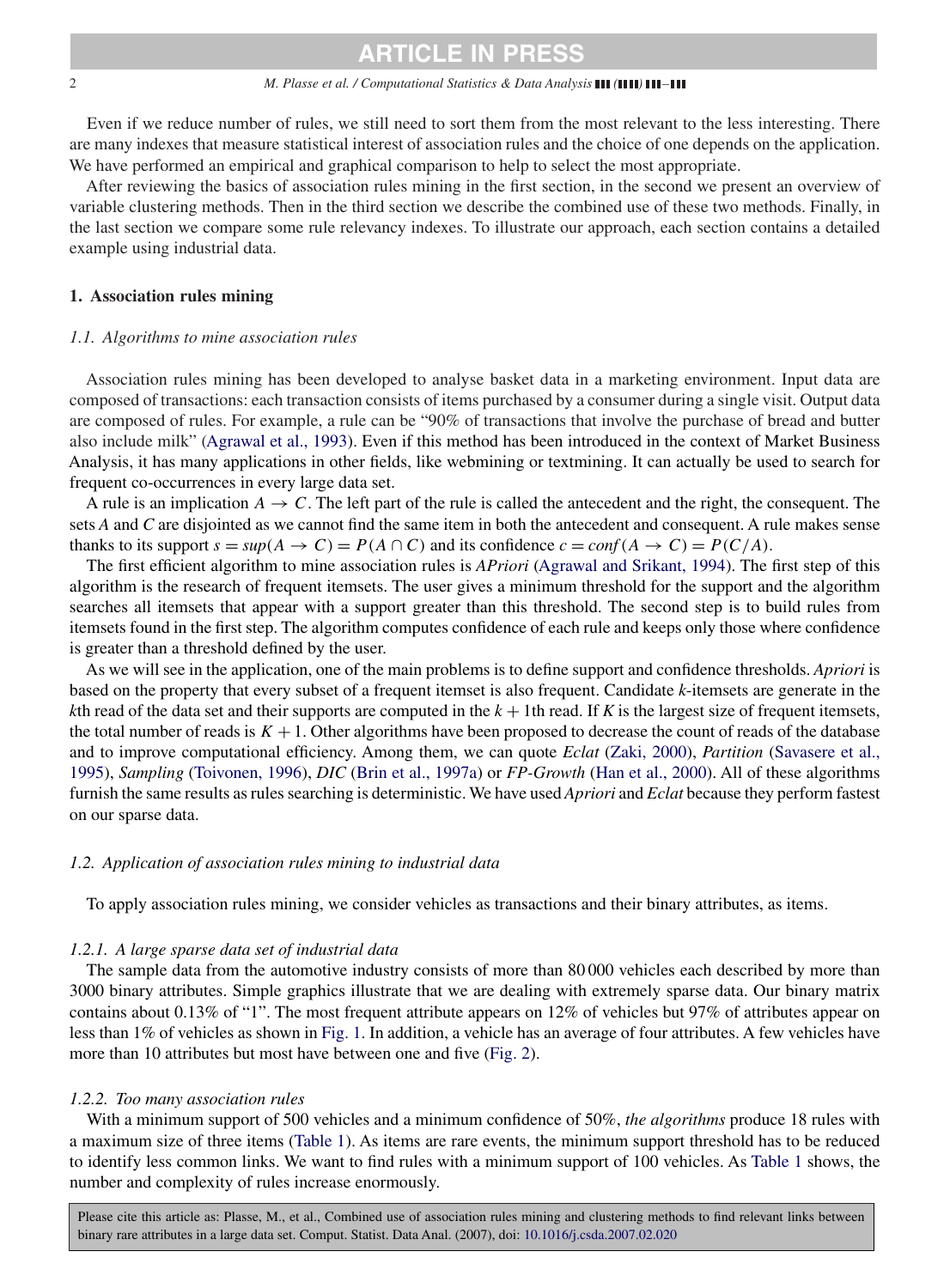<span id="page-2-0"></span>

Count and percent of the 100 more frequent attributes

Fig. 1. Distribution of the 100 most frequent attributes.



Fig. 2. Attributes per vehicle.

#### Table 1 Number of frequent itemsets and rules with different support thresholds

| Minimum support<br>threshold | Minimum confidence<br>threshold $(\% )$ | Number of frequent<br>itemsets | Number of<br>association rules | Maximum complexity<br>(size) of rules |
|------------------------------|-----------------------------------------|--------------------------------|--------------------------------|---------------------------------------|
| 500 vehicles                 | 50                                      | 188                            | 18                             |                                       |
| 400 vehicles                 | 50                                      | 256                            | 31                             |                                       |
| 300 vehicles                 | 50                                      | 389                            | 213                            |                                       |
| 200 vehicles                 | 50                                      | 2398                           | 86 836                         |                                       |
| 100 vehicles                 | 50                                      | 7704                           | 600 632                        |                                       |

#### Table 2

Number of rules with different confidence thresholds

| Minimum confidence $(\%)$ | Number of rules |
|---------------------------|-----------------|
| 50                        | 600 632         |
| 80                        | 416 312         |
| 90                        | 240 362         |
| 99                        | 60 841          |

As each rule has to be analysed and eventually confirmed by an expert, we clearly have too many rules to be practical. A first attempt to reduce the number of rules by dropping the minimum confidence threshold (Table 2) shows that even if we are more selective the reduction is insufficient.

In our second attempt to reduce the number of rules, we keep the more interesting ones by sorting them by descending order of relevancy. The relevancy of a rule is given by a measure of its statistical interest. As we will see in Section 4,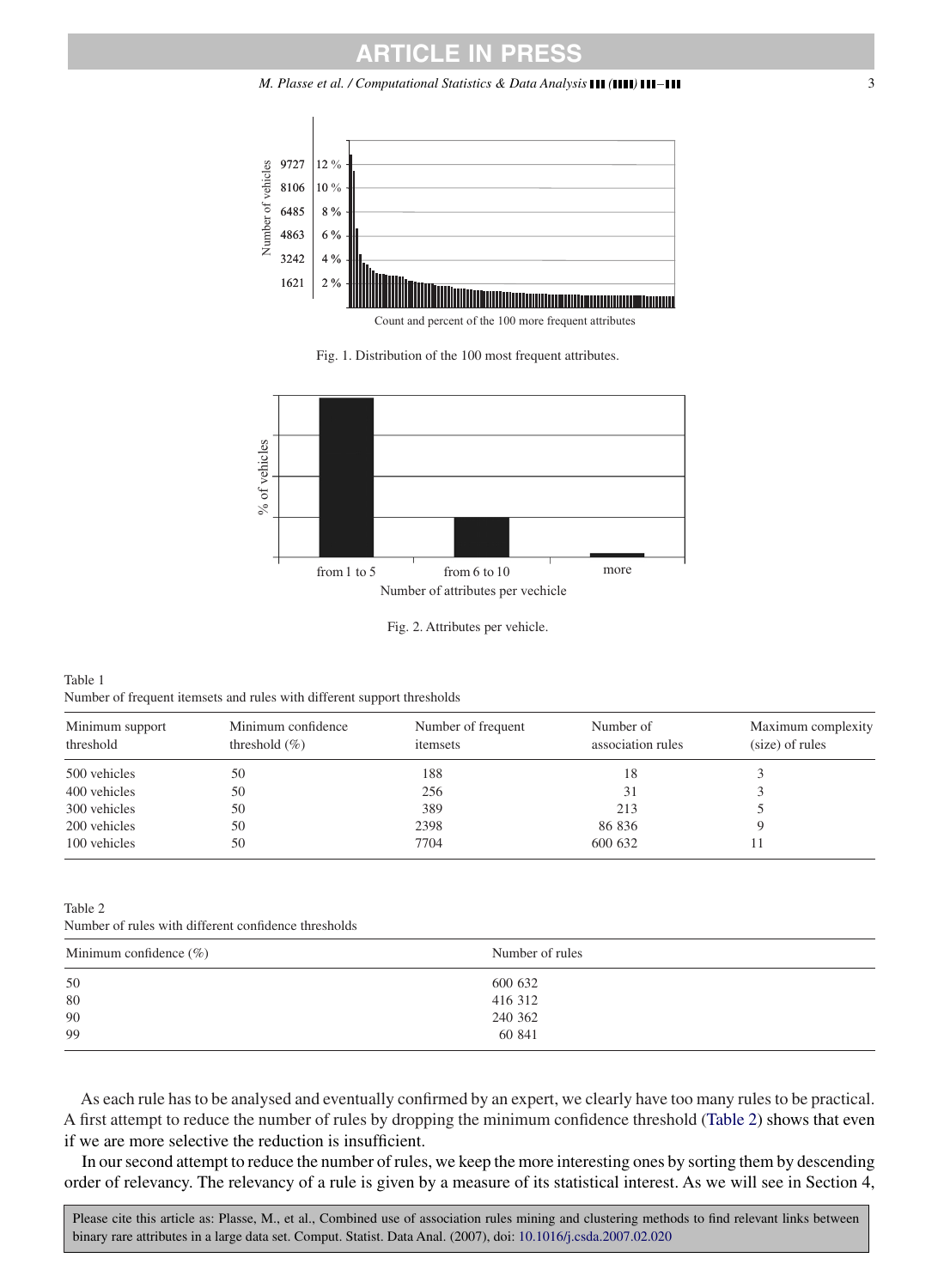#### 4 *M. Plasse et al. / Computational Statistics & Data Analysis ( ) –*

there are many such measures. One of the most well-known is the lift [\(Brin et al., 1997b\)](#page-17-0):

$$
lift(A \Rightarrow C) = \frac{P(A \cap C)}{P(A).P(C)}.
$$

Generated rules present great values of lift so it is impossible to make a significant selection of rules in this way.

As these two attempts to reduce the number of rules have failed, we have therefore proposed a new way by combining association rules mining and variable clustering. Before explaining this new approach, we present variable clustering methods in the next section.

#### **2. Variable clustering methods**

#### *2.1. Overview*

Variable clustering may be useful for finding multicolinearities between variables, for reducing a too high quantity of variables, and for converting variables into independent dimensions. In our case, we aim to build homogenous groups of correlated variables.

As with individual clustering, there are two families of variable clustering methods: hierarchical and non-hierarchical. Hierarchical methods are divided in two groups:

- Ascendant methods based on a agglomerative algorithm.
- Descendant methods performed by a divisive algorithm.

Ascendant hierarchical clustering leads to a hierarchy of nested clusters and is based on the choice of a similarity coefficient and an aggregation strategy. The similarity coefficient allows us to appraise the degree of proximity between two variables. Many coefficients have been proposed. A good overview has been made by [Nakache and Confais \(2005\).](#page-17-0) The choice of a coefficient depends on the nature of both the variables and application concerned. There are many similarity coefficients for binary data [\(Fichet and Le Calvé, 1984\)](#page-17-0), all computed from the contingency table of variables  $X_i$  and  $X_{i'}$  (Fig. 3).

The Pearson's  $\Phi^2$  is obtained by the Khi<sup>2</sup> contingency measure:

$$
\Phi_{jj'}^2 = \frac{\chi_{jj'}^2}{n} = \frac{n_{11}n_{00} - n_{01}n_{10}}{n_{1.}n_{0.}n_{.1}n_{.0}},
$$

where  $\Phi_{jj'}^2$  is equal to  $r_{jj'}^2$ , the squared linear correlation coefficient between the indicator variables of the first category. We can also use the linear correlation coefficient. Other common coefficients are summarised in [Table 3.](#page-4-0)

We can notice that the Russel–Rao coefficient is identical to the support of the itemset  $\{X_i X_{i'}\}$ :

$$
s_{RR}(jj') = \frac{n_{11}}{n} = \frac{Number\ of\ co-occurrences}{Number\ of\ cases} = support\{X_j; X_{j'}\}.
$$

Other coefficients may be used, such as the Qannari and Vigneau coefficient [\(Qannari et al., 1998\)](#page-17-0) which is based on Escoufier's operator. In the case of two variables  $X_j$  and  $X_{j'}$  with *m* and *q* categories, it is obtained by the

|            | Variable $X_i$ , |                   |                |
|------------|------------------|-------------------|----------------|
|            |                  |                   |                |
|            | $n_{11}$         | $n_{10}$          | n.             |
| Variable X | $n_{01}$         | $n_{00}$          | $\mathbf{n}_0$ |
|            | $n_{.1}$         | $\mathbf{n}_{.0}$ | n              |

Fig. 3. Contingency table of variables  $X_j$  and  $X_{j'}$ .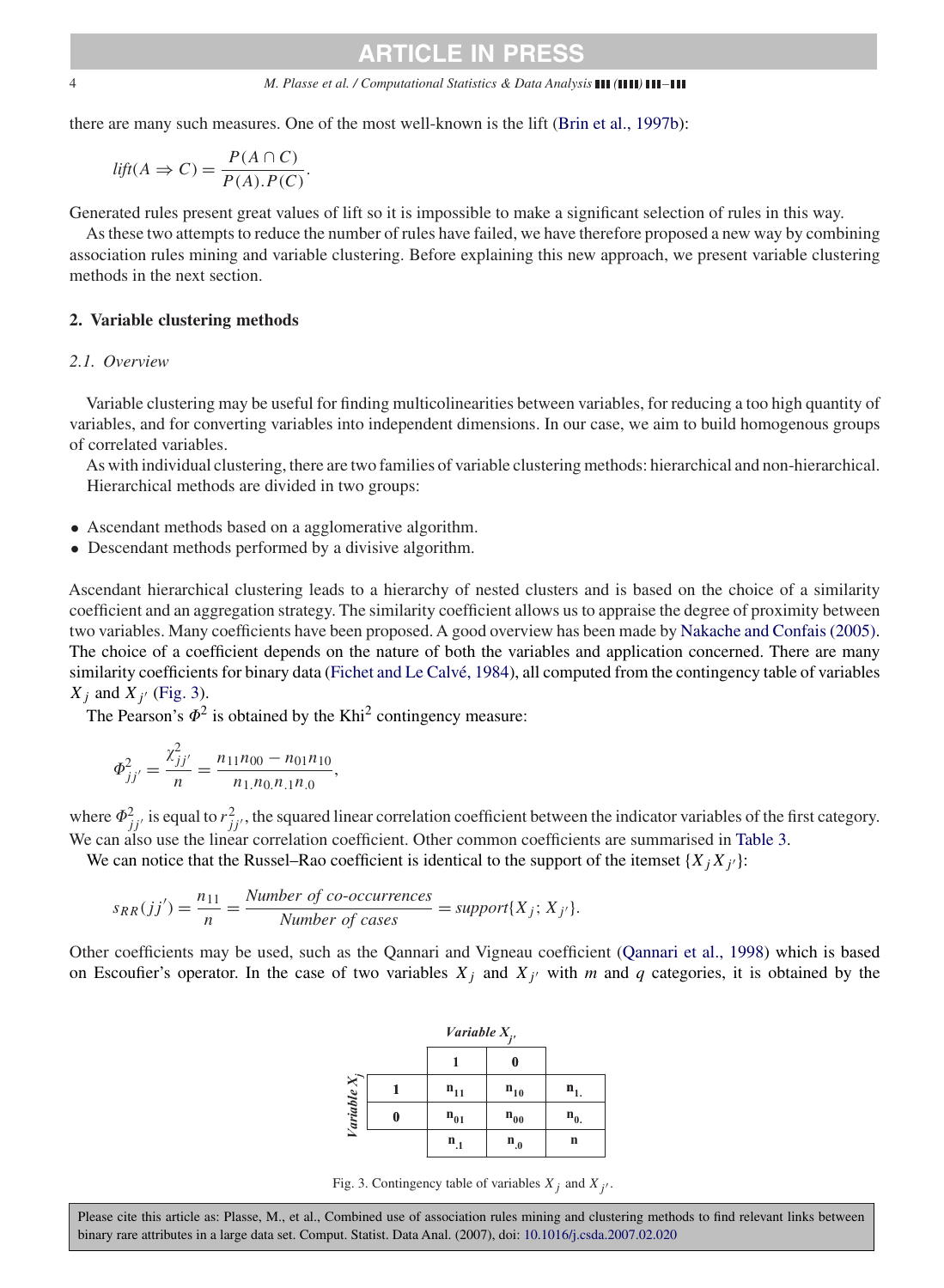<span id="page-4-0"></span>Table 3 Similarity coefficients used in our case

| Russel and Rao | $s_{RR}(jj') = \frac{n_{11}}{n_{11} + n_{10} + n_{01} + n_{00}} = \frac{n_{11}}{n}$                               |
|----------------|-------------------------------------------------------------------------------------------------------------------|
| Jaccard        | $s_J(jj') = \frac{n_{11}}{n_{11} + n_{10} + n_{01}} = \frac{n_{11}}{n - n_{10}} = \frac{n_{11}}{n_{1.} + n_{01}}$ |
| Ochiai         | $s_O(jj') = \frac{n_{11}}{\sqrt{(n_{11}+n_{10})(n_{11}+n_{01})}} = \frac{n_{11}}{\sqrt{n_{11}n_{11}}}$            |
| Dice           | $s_D(jj') = \frac{2n_{11}}{2n_{11}+n_{10}+n_{01}}$                                                                |

Tschuprow *T*:

 $D^{2}(X_{i}, X_{i'}) = 2(1 - T^{2}(X_{i}, X_{i'})),$ 

with  $T^2(X_j, X_{j'}) = \chi^2_{jj'}/n\{(m-1)(q-1)\}^{1/2} = \Phi^2_{jj'}$  in the binary case. The Matusita affinity [\(Nicolau and Bacelar-Nicolau, 2003\)](#page-17-0) can also be used:

$$
a_{jj'} = \sum_{i=1}^{n} \frac{n_{ij}}{n_{.j}} \frac{n_{ij'}}{n_{.j'}},
$$

where  $n_{ij}$  is the number of occurrences of the couple *(individual i, variable j)* and  $n_{ij}$  the margin of column *j*. In the binary case, the Matusita coefficient is the same as Ochiai's coefficient.

Hierarchical classification requires changing these similarity coefficients  $s(j, j')$  into dissimilarity coefficients  $d(j, j') = \max_{j, j'} (s(j, j')) - s(j, j').$ 

Aggregation strategy allows us to build the hierarchy of nested clusters. We use the same strategies as those used for individual clustering: Ward criterion, minimum linkage, maximum linkage or average linkage. The Ward criterion is employed only with euclidian distances. [Fichet and Le Calvé \(1984\),](#page-17-0) then [Gower and Legendre \(1986\)](#page-17-0) have shown that coefficients like Jaccard are euclidian distances.

Descendant methods provide hierarchical trees where terminal segments represent a partition of variables. Variables in the same cluster have the maximum possible correlation and variables in different clusters have the minimum. The algorithm searches one-dimensional clusters, described by only one principal component. At the beginning, all variables are in the same cluster. A principal component analysis is performed on the entire set of variables. If the second greater eigenvalue is greater than one, the set of variables is divided into two clusters. Each variable is assigned to the component with which it has the higher squared correlation. From then on, the procedure is iterative. A principal component analysis is performed on each cluster, if the second greater eigenvalue is greater than one, the cluster is divided and if not, the division stops. The *Varclus* procedure [\(SAS, 2003\)](#page-17-0) allows this kind of clustering.

The second mentioned family of methods is non-hierarchical or partitional. These methods search directly for a specific partition of variables. The number of clusters must be known. [Vigneau and Qannari \(2003\)](#page-17-0) propose a method which searches K clusters  $G_1, G_2, \ldots, G_k$  and K corresponding latent variables  $c_1, c_2, \ldots, c_k$ . The aim is to maximise the correlation between a variable in a cluster and the corresponding latent variable. This method is sometimes presented as a variant of the *Varclus* procedure due to its maximising criterion, but it is in fact a non-hierarchical method and its iterative procedure appears to be the algorithm *k*-means [\(Forgy, 1965\)](#page-17-0).

#### *2.2. Applying clustering methods to industrial data*

Whatever clustering method is used, we need to decide how many clusters to use. As a rule, hierarchical trees can help suggest the appropriate number of clusters. Here, the large number of variables makes the hierarchical trees unreadable.

Within all tests performed with different numbers of clusters, there is always a large cluster that contains a high proportion of variables. This is illustrated in Tables 4 and 5 which show the number of variables in the five largest clusters, from 10 to 100. These results have been obtained through ascendant hierarchical clustering using the Ward strategy together with the squared correlation coefficient [\(Table 4\)](#page-5-0) and the Russel–Rao coefficient [\(Table 5\)](#page-5-0). [Table 6](#page-5-0)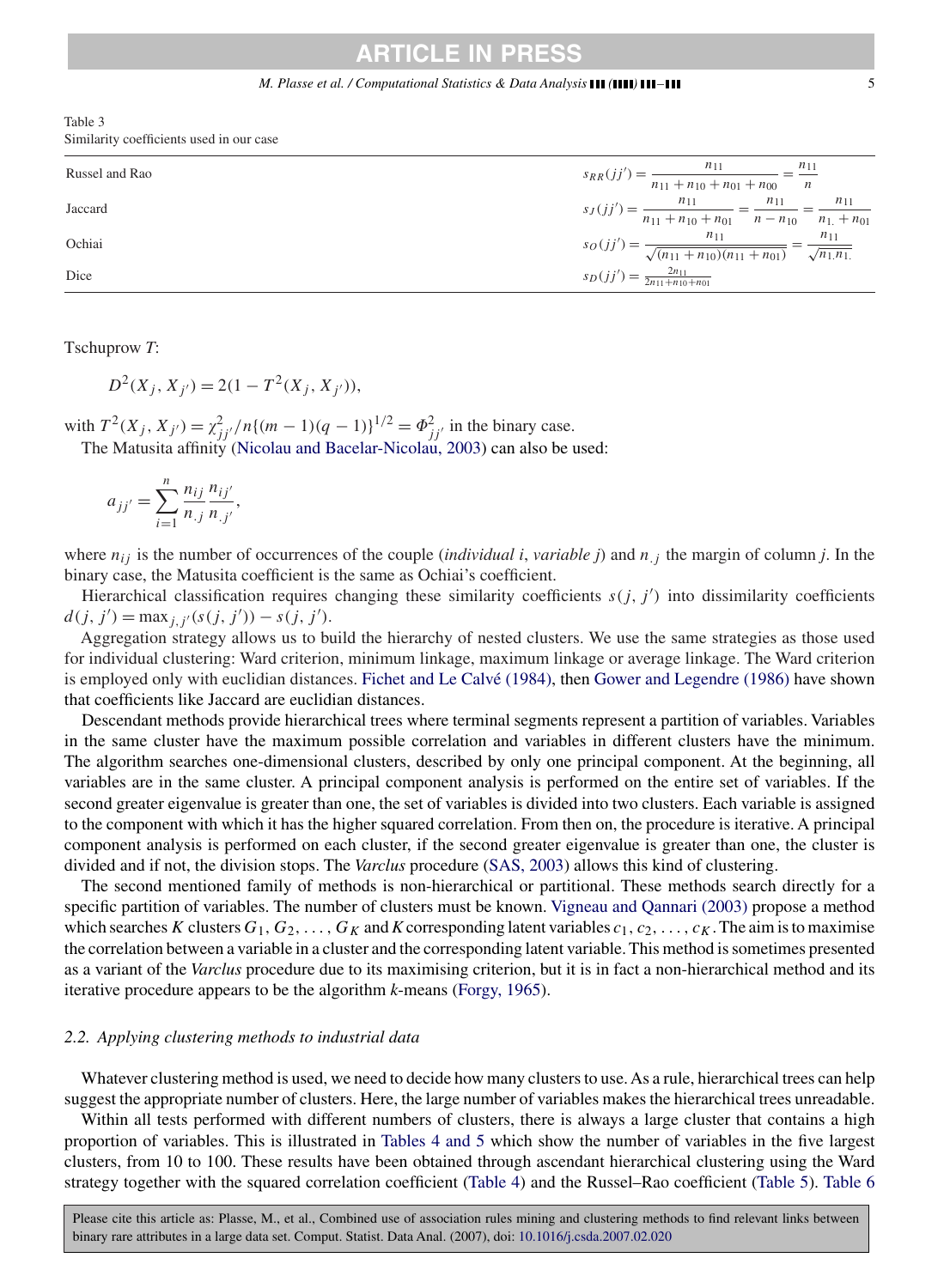#### <span id="page-5-0"></span>6 *M. Plasse et al. / Computational Statistics & Data Analysis ( ) –*

#### Table 4 Composition of biggest clusters with ward strategy,  $R^2$

| Ward/ $R^2$              | Number of variables in the five largest clusters |    |    |   |  |  |  |  |  |  |
|--------------------------|--------------------------------------------------|----|----|---|--|--|--|--|--|--|
| Total number of clusters |                                                  |    |    |   |  |  |  |  |  |  |
| 10                       | 3058                                             | 10 |    |   |  |  |  |  |  |  |
| 20                       | 3013                                             | 14 | 10 |   |  |  |  |  |  |  |
| 30                       | 2983                                             | 14 | 10 |   |  |  |  |  |  |  |
| 50                       | 2938                                             | 14 | 10 | O |  |  |  |  |  |  |
| 100                      | 2798                                             | 10 |    |   |  |  |  |  |  |  |

Table 5

Composition of biggest clusters with ward strategy, Russel–Rao index

| Ward/Russel-Rao          | Number of variables in the five largest clusters |     |    |    |    |  |  |  |  |
|--------------------------|--------------------------------------------------|-----|----|----|----|--|--|--|--|
| Total number of clusters |                                                  |     |    |    |    |  |  |  |  |
| 10                       | 2928                                             | 117 | 16 |    | 10 |  |  |  |  |
| 20                       | 2895                                             | 55  | 38 | 28 | 16 |  |  |  |  |
| 30                       | 2886                                             | 46  | 28 | 22 | 16 |  |  |  |  |
| 50                       | 2675                                             | 167 | 26 | 26 | 13 |  |  |  |  |
| 100                      | 2542                                             | 90  | 35 | 22 | 21 |  |  |  |  |
|                          |                                                  |     |    |    |    |  |  |  |  |

Table 6

Composition of clusters obtained by the Varclus procedure

| Cluster             |      | ∼    |     |            |    |          |                |    | 10 |
|---------------------|------|------|-----|------------|----|----------|----------------|----|----|
| Number of variables | 1282 | 1001 | 156 | <b>TTT</b> | 61 | -<br>. . | $\overline{ }$ | 60 | 28 |

points out the number of variables in a 10-cluster partition generated by the *Varclus* procedure. We see that the clusters are more balanced.

As far as the choice of an aggregation strategy in the case of ascendant hierarchical strategy goes, the most interesting partitions have been obtained by the use of the Ward strategy. [Fig. 4](#page-6-0) illustrates that average and minimum linkages provide exactly the same partition, i.e. one variable by cluster except for one cluster containing all of the others. This is not compatible with our objective of making groups of variables. Maximum linkage gives the same kind of results except when the  $R<sup>2</sup>$  is used. As a result we conclude that the Ward strategy offers the best results whatever the similarity coefficient.

The Rand index measures agreement between two partitions of the same data [\(Youness and Saporta, 2004\)](#page-17-0). It gives the percentage of pairs in agreement. A pair in agreement is two variables that are clustered together in two partitions or two variables that are clustered in different clusters within the same two partitions. [Table 7](#page-6-0) shows that all partitions from agglomerative clustering procedure are very close to each other as the Rand coefficient is close to 0.8. On the other hand, partition from divisive clustering procedure is quite distant from the others but we could have expected that because this partition has more regular clusters.

#### **3. Association rules mining with primary variable clustering**

We have used several clustering methods to get groups of correlated variables. Once we have obtained a partition of the variable set, association rules mining is performed inside each cluster as illustrated in [Fig. 5](#page-6-0) (Plasse et al., 2005a,b).

As we have shown in the previous paragraph, the Ward strategy produces interesting clusters. In other respects, the choice of the Russel–Rao coefficient is relevant because of its link with the support used to extract association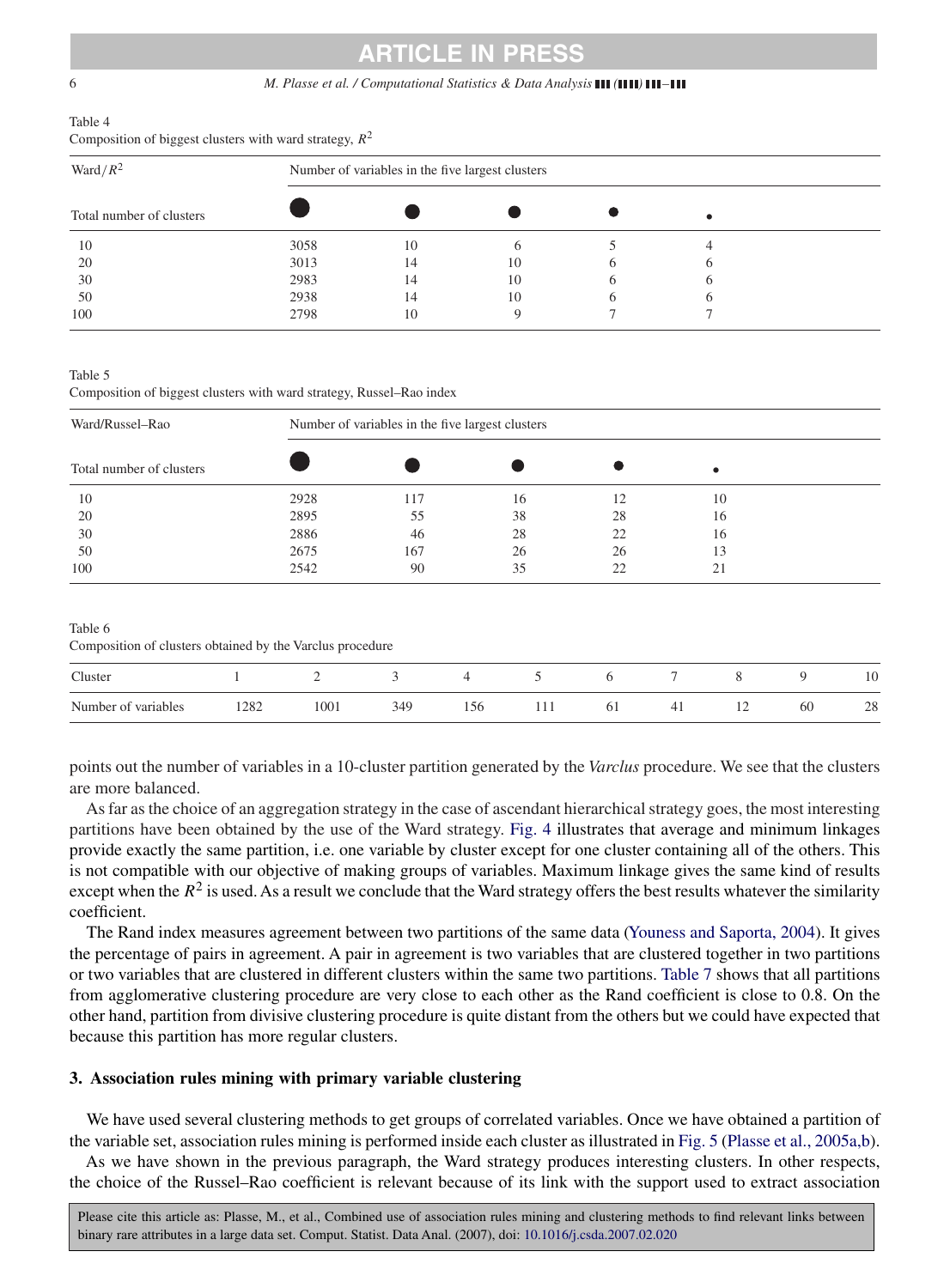#### *M. Plasse et al. / Computational Statistics & Data Analysis ( ) –* 7

<span id="page-6-0"></span>

| Cluster | R2                       | Jaccard | Russel Rao               | Dice | Ochiai | Cluster        | $\mathbb{R}^2$ | Jaccard      | Russel Rao               | Dice | Ochiai |
|---------|--------------------------|---------|--------------------------|------|--------|----------------|----------------|--------------|--------------------------|------|--------|
|         | 3092                     | 3092    | 3092                     | 3092 | 3092   |                | 1378           | 3086         | 3084                     | 3086 | 3083   |
| 2       | $\mathbf{1}$             |         |                          | 1    |        | $\overline{2}$ | 837            | 7            | 9                        | 7    | 10     |
| 3       | $\mathbf{1}$             |         |                          | 1    | 1      | 3              | 295            | 1            |                          | 1    | 1      |
| 4       | $\mathbf{1}$             |         |                          |      | 1      | 4              | 232            | $\mathbf{1}$ |                          | 1    | 1      |
| 5       | 1                        |         |                          | ۹    | 1      | 5              | 160            | 1            |                          | 1    | 1      |
| б       | 1                        |         |                          |      | 1      | б              | 143            | 1            |                          | 1    | 1      |
| 7       | 1                        |         |                          |      |        | 7              | 53             | 1            |                          | 1    | 1      |
| 8       |                          |         |                          |      | 1      | 8              | 1              | ۹            |                          | 1    | 1      |
| 9       | 1                        |         |                          |      |        | 9              | 1              | ٠            |                          |      | 1      |
| 10      |                          |         |                          |      |        | 10             | ۹              |              |                          |      | 1      |
|         | Average linkage strategy |         |                          |      |        |                |                |              | Maximum linkage strategy |      |        |
|         |                          |         |                          |      |        |                |                |              |                          |      |        |
|         |                          |         |                          |      |        |                |                |              |                          |      |        |
| Cluster | $\mathbb{R}^2$           | Jaccard | Russel Rao               | Dice | Ochiai | Cluster        | $\mathbb{R}^2$ | Jaccard      | Russel Rao               | Dice | Ochiai |
| 1       | 3092                     | 3092    | 3092                     | 3092 | 3092   |                | 4              | 2973         | 2                        | 2690 | 2762   |
| 2       |                          |         |                          |      |        | 2              | 3              | 72           | 12                       | 61   | 201    |
| 3       | 1                        | 1       |                          | ۴    | 1      | 3              | 3058           | 5            | 2                        | 5    | 5      |
| 4       | $\mathbf{1}$             |         |                          |      |        | 4              | 3              | б            | 5                        | 7    | 6      |
| 5       | 1                        | 1       |                          | ٠    | 1      | 5              | 4              | 4            | 117                      | 298  | 11     |
| 6       | $\mathbf{1}$             | 1       |                          |      | 1      | 6              | 6              | 10           | 4                        | 11   | 84     |
| 7       | $\mathbf{1}$             | ٠       |                          | ۴    | 1      | 7              | 4              | 5            | 10                       | 5    | 5      |
| 8       | $\mathbf{1}$             | ٠       |                          | ٠    | 1      | 8              | 10             | 8            | 5                        | 6    | 8      |
| 9       | 1                        | 1       | ٦                        | 1    | 1      | 9              | 5              | 12           | 16                       | 12   | 13     |
| 10      | $\mathbf{1}$             |         | Minimum linkage strategy |      | 1      | 10             | 4              | б            | 2928                     | 6    | 6      |

Fig. 4. Comparison of aggregation strategies.

#### Table 7 Paired comparison of partitions provided by the Rand index

|                                            | Ascendant clustering (with Ward criterion) |       |        |         |      |            |  |  |  |
|--------------------------------------------|--------------------------------------------|-------|--------|---------|------|------------|--|--|--|
|                                            | Coefficients                               | $R^2$ | Ochiai | Jaccard | Dice | Russel-Rao |  |  |  |
| Ascendant clustering (with Ward criterion) | Ochiai                                     | 0.82  |        |         |      |            |  |  |  |
|                                            | Jaccard                                    | 0.94  | 0.87   |         |      |            |  |  |  |
|                                            | Dice                                       | 0.78  | 0.79   | 0.82    |      |            |  |  |  |
|                                            | Russel–Rao                                 | 0.87  | 0.8    | 0.84    | 0.86 |            |  |  |  |
| Descendant clustering                      | (Varclus)                                  | 0.31  | 0.39   | 0.34    | 0.41 | 0.35       |  |  |  |



Fig. 5. Association rules mining inside each cluster.

rules. Here, we present rules found from the partition generated by the Ward strategy with the Russel–Rao coefficient. [Table 8](#page-7-0) shows the number of frequent itemsets with a minimum support threshold of 100 vehicles and the number of rules and their maximum size with different levels of the minimum confidence.

Cluster 2 brings together 12 attributes that are extremely correlated. Moreover, these attributes are gathered regardless of the clustering method used and correlations between them produce a high number of complicated association rules.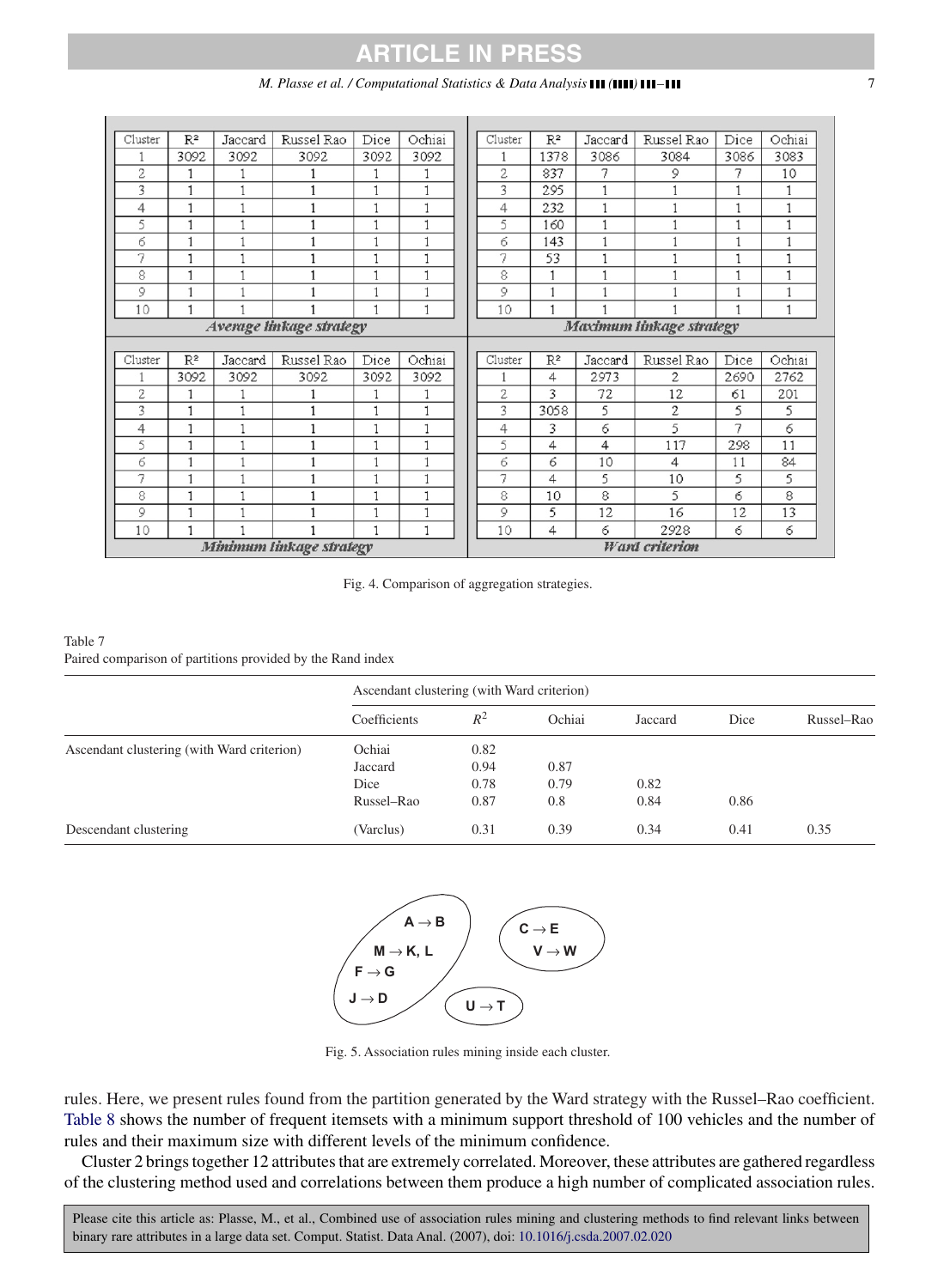#### <span id="page-7-0"></span>8 *M. Plasse et al. / Computational Statistics & Data Analysis* **(***A III (<i>)* **<b>111** *–111*

| Table 8                                                               |  |
|-----------------------------------------------------------------------|--|
| Number of rules with different confidence thresholds after clustering |  |

| Clusters                 | Number of<br>frequent itemsets | Minimum<br>confidence $= 99\%$ |                       | Minimum confidence<br>$=90\%$ |                       | Minimum confidence<br>$= 80\%$ |                       | Minimum<br>confidence $= 50\%$ |                       |
|--------------------------|--------------------------------|--------------------------------|-----------------------|-------------------------------|-----------------------|--------------------------------|-----------------------|--------------------------------|-----------------------|
|                          |                                | Number<br>of rules             | Maximum<br>complexity | Number<br>of rules            | Maximum<br>complexity | Number<br>of rules             | Maximum<br>complexity | Number<br>of rules             | Maximum<br>complexity |
|                          | 3                              | $\Omega$                       | $\mathbf{0}$          | $\Omega$                      | $\Omega$              | $\Omega$                       | $\Omega$              |                                | 2                     |
| 2                        | 4095                           | 33 233                         | 11                    | 171 229                       | 11                    | 315 134                        | 11                    | 481 169                        | 11                    |
| 3                        |                                |                                | $\theta$              | $\Omega$                      | 0                     | $\Omega$                       | $\theta$              |                                | 2                     |
| 4                        | 24                             | 3                              | 4                     | 14                            | 4                     | 15                             | 4                     | 24                             | 4                     |
| 5                        | 173                            | 4                              | 4                     | 12                            | 4                     | 24                             | 4                     | 53                             | $\overline{4}$        |
| 6                        | 15                             |                                | 4                     | 9                             | 4                     | 14                             | 4                     | 22                             | $\overline{4}$        |
|                          | 57                             |                                | 0                     | 3                             | 4                     |                                | 4                     | 33                             | $\overline{4}$        |
| 8                        | 17                             |                                | 0                     |                               | 4                     |                                | $\overline{4}$        | 22                             | $\overline{4}$        |
| 9                        | 59                             |                                | 0                     |                               | $\overline{2}$        |                                | $\overline{2}$        |                                | $\mathfrak{2}$        |
| 10                       | 421                            | 8                              | 4                     | 17                            | 4                     | 22                             | 4                     | 60                             | $\overline{4}$        |
| All clusters             | 4867                           | 33 249                         | 11                    | 171 289                       | 11                    | 315 228                        | 11                    | 481 386                        | 11                    |
| All except cluster No. 2 | 772                            | 16                             | 4                     | 60                            | 4                     | 94                             | 4                     | 217                            | $\overline{4}$        |

#### Table 9

Reduction of number and size of rules

|                             |                    | Number of rules | Maximum size of rules | Reduction of number of rules |
|-----------------------------|--------------------|-----------------|-----------------------|------------------------------|
| Without previous clustering |                    | 600 636         | 12                    |                              |
| Ascendant clustering with   | $R^2$ index        | 43              | 4                     | more of $99\%$               |
| Ward criterion              | Jaccard's index    | 479             |                       |                              |
|                             | Russel-Rao's index | 218             |                       |                              |
|                             | Ochiai's index     | 459             |                       |                              |
|                             | Dice's index       | 478             |                       |                              |
| Descendant clustering       | Varclus procedure  | 165             | 4                     |                              |

So we consider this atypical group separately and isolate this cluster from the others to mine association rules. As shown in [Fig. 7,](#page-9-0) the number and maximum size of rules found in others clusters is moderate.

Hidden atypical cluster 2 has been identified through the previous clustering regardless of the method used. So if we withdraw this cluster from every obtained partition, we end up with a significant reduction in the number and complexity of rules produced.

Table 9 shows that reduction is better than 99% in every case. In addition, the maximum complexity is not higher than five items, so rules will be easier to analyse.

#### **4. Application to another example**

#### *4.1. Presentation of the data set and basic association rules mining*

We have also applied our approach to the BMS-WebView-2 data set which contains several months worth of clickstream data from an e-commerce web site. This data set was used in KDD-cup 2000 competition and is available at KDD-cup 2000 home page (url: <http://www.ecn.purdue.edu/KDDCUP/>). Each transaction in this data set is a web session, i.e. the list of product-pages viewed in that session. The goal is to find associations between products viewed by visitors in a single visit to the web site.

This data set is comparable to our industrial data. Indeed, BMS-WebView-2 data set contains 77 512 transactions and 3340 items. Moreover, 4.62 is the average transaction size and the corresponding binary matrix contains about 0.14% of "1".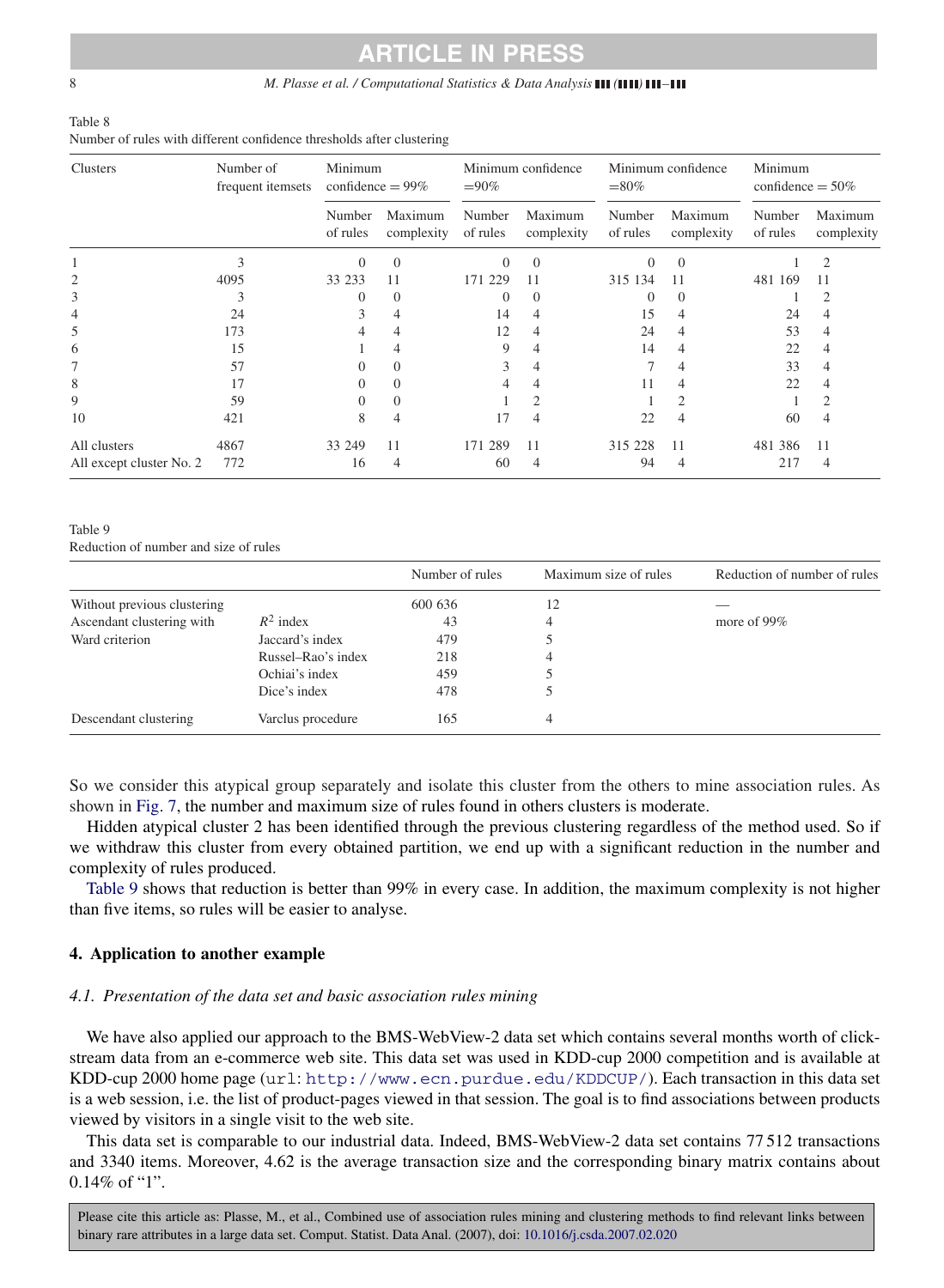## **TICLE IN PRES**

#### *M. Plasse et al. / Computational Statistics & Data Analysis ( ) –* 9

| Table 10                                                          |  |
|-------------------------------------------------------------------|--|
| Results of a basic association rules mining $(tr = transactions)$ |  |

| Minimum<br>support | Number of<br>frequent | Number of<br>association rules      | Maximum<br>complexity (size) | Number of<br>association rules      | Maximum<br>complexity |
|--------------------|-----------------------|-------------------------------------|------------------------------|-------------------------------------|-----------------------|
| threshold          | itemsets              | with minimum<br>confidence $= 50\%$ | of rules                     | with minimum<br>confidence $= 90\%$ | (size) of rules       |
| $1000$ tr          | 46                    | 9                                   |                              |                                     |                       |
| 750 tr             | 16                    | 90                                  |                              |                                     |                       |
| $500$ tr           | 220                   | 141                                 |                              |                                     |                       |
| $400$ tr           | 380                   | 378                                 |                              |                                     |                       |
| $300$ tr           | 734                   | 1230                                |                              | 28                                  |                       |
| $200$ tr           | 1954                  | 7122                                |                              | 366                                 | 6                     |
| $100$ tr           | 11 927                | 179 381                             | 9                            | 17 506                              | 9                     |



Fig. 6. Hierarchical tree obtained by ascendant hierarchical clustering with Ward method and Russel & Rao index.

We have proceeded to a basic association rules mining on this data set. The minimum threshold of the support has to be very low to find some association rules. With a minimum support fixed at 1000 transactions, we obtain only nine rules with a minimum confidence of 50%, and 0 rules with a minimum confidence of 90%. By reducing minimum support as shown in Table 10, the number of rules increases and reaches 179 381 with a minimum support of 100 transactions. In next section, we use variable clustering methods in order to reduce both the number and the complexity of these rules.

BMS-WebView-2 data set has been also used by [Iodice D'Enza et al. \(2005\).](#page-17-0) In their paper, the authors propose a two interactive steps: graphical approach using factorial plans to identify a priori potentially interesting items. Like us, they propose to first perform a clustering method: incremental  $K$ -means with Jaccard index, but whereas we cluster items, they cluster transactions in order to produce homogeneous groups on which they apply a multidimensional factorial analysis.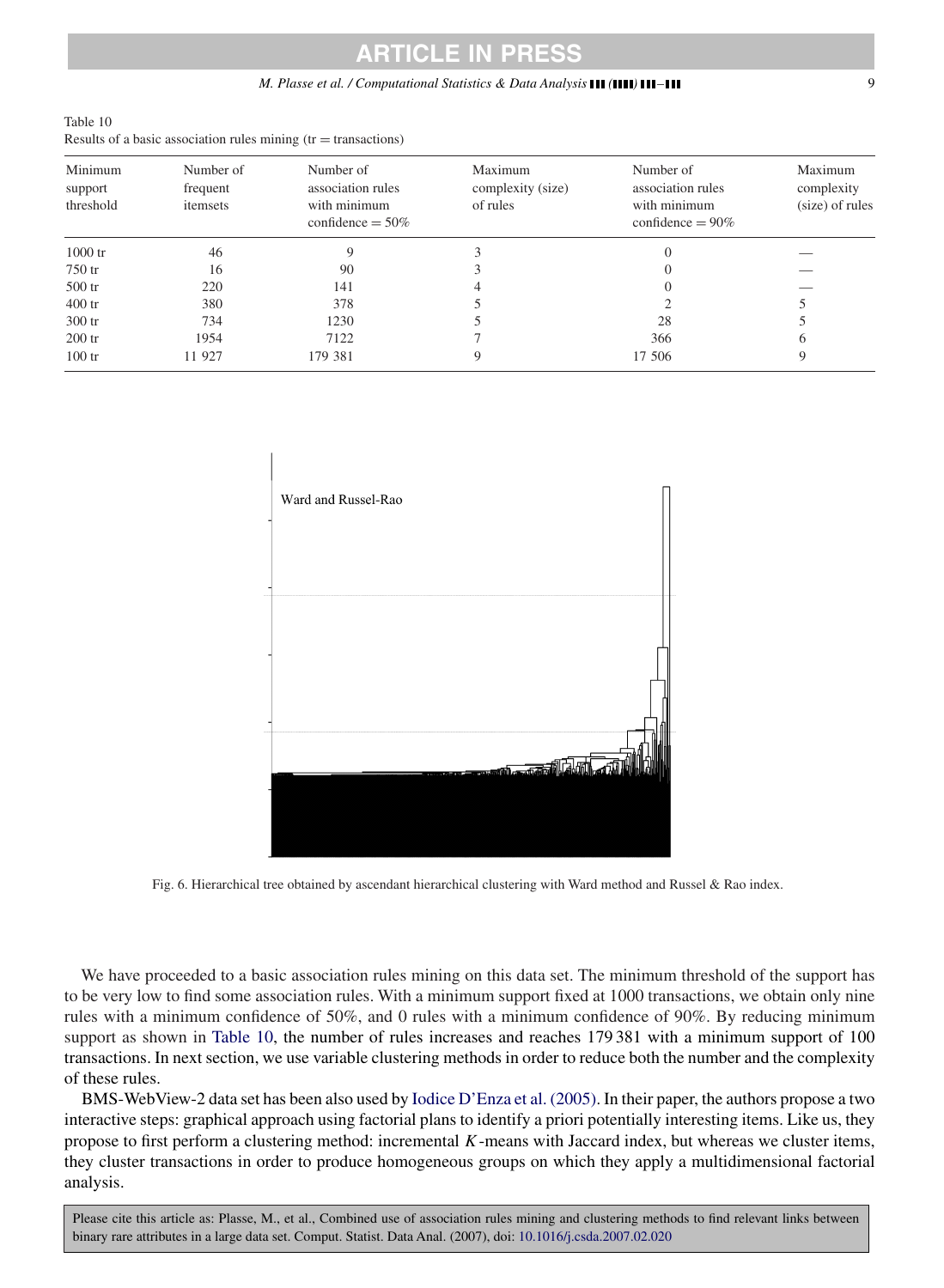<span id="page-9-0"></span>

Fig. 7. Hierarchical tree obtained by ascendant hierarchical clustering with Ward method and Jaccard index.



Fig. 8. Hierarchical tree obtained by ascendant hierarchical clustering with Ward method and Ochiai index.

#### *4.2. Using clustering methods*

To cluster items, we employed an ascendant hierarchical clustering with the Ward method, and the same similarity indexes as above (Russel–Rao, Jaccard, Dice, Ochiai and Pearson). It leads to hierarchical trees presented from Figs. 6 to 9.

We have chosen two types of partitions: partitions in 2 clusters and partitions in 10 clusters. [Table 11](#page-10-0) shows that, whatever is the partition, there always is a big cluster containing most of variables and smaller clusters.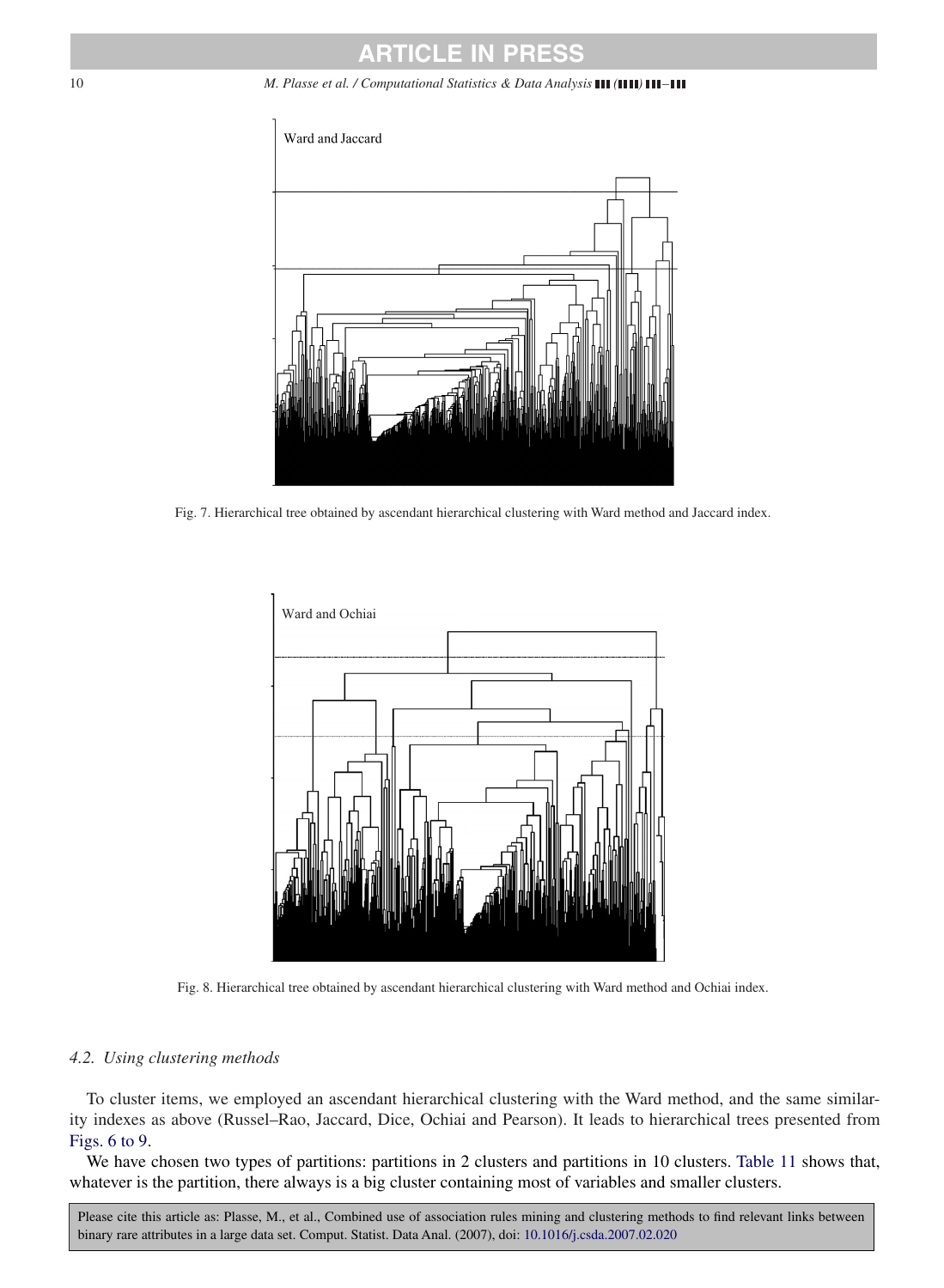#### *M. Plasse et al. / Computational Statistics & Data Analysis ( ) –* 11

<span id="page-10-0"></span>

Fig. 9. Hierarchical tree obtained by ascendant hierarchical clustering with Ward method and Dice index.

| Table 11                                              |  |  |  |
|-------------------------------------------------------|--|--|--|
| Number of variables per cluster in the two partitions |  |  |  |

|                       | Cluster     | Russel-Rao | Jaccard | Dice | Ochiai | Pearson |
|-----------------------|-------------|------------|---------|------|--------|---------|
| 2-clusters partition  |             | 3325       | 2927    | 3081 | 3065   | 3331    |
|                       |             | 15         | 413     | 259  | 275    | 9       |
| 10-clusters partition |             | 3051       | 2767    | 1382 | 1390   | 3328    |
|                       |             | 131        | 156     | 793  | 602    |         |
|                       |             | 41         | 155     | 391  | 585    |         |
|                       |             | 38         | 81      | 345  | 390    |         |
|                       |             | 26         | 55      | 175  | 162    |         |
|                       | n           | 15         | 51      | 84   | 92     |         |
|                       |             | 13         | 32      | 72   | 53     |         |
|                       |             | 11         | 21      | 55   | 34     |         |
|                       | $\mathbf Q$ |            | 11      | 32   | 21     |         |
|                       | 10          |            | 11      | 11   | 11     |         |

Then, we have mined association rules in each cluster of each partition with a minimum support of 100 transactions and two minimum thresholds for the confidence: 50% and 90%. Results are presented in [Table 12](#page-11-0) for the 2-cluster partitions and in [Table 13](#page-12-0)

for the 10-cluster partitions.

There is a reduction of the number of rules only when Russel–Rao and Pearson indexes are employed but there is no simplification of the rules. Best results are obtained with Pearson's index with a 95%-reduction of the number of rules in the case of the minimum threshold for confidence is 90%.

In the 10-cluster partitions, when there is not a significant reduction, we note that there is always a cluster in which the number of rules explodes: cluster 3 for Jaccard index, cluster 7 for Dice and Ochiai indexes. Those clusters gather almost the same group of variables. A small part of these variables that are very dependent causes the explosion of the number of rules. These variables are separate in different clusters in the other partitions obtained with Russel–Rao and Pearson indexes. That is why there is a reduction of the number of rules in those two partitions. It is possible to isolate these very dependent variables to analyse them separately but the interpretation of the contents of the clusters has to be made by an expert who knows the data well.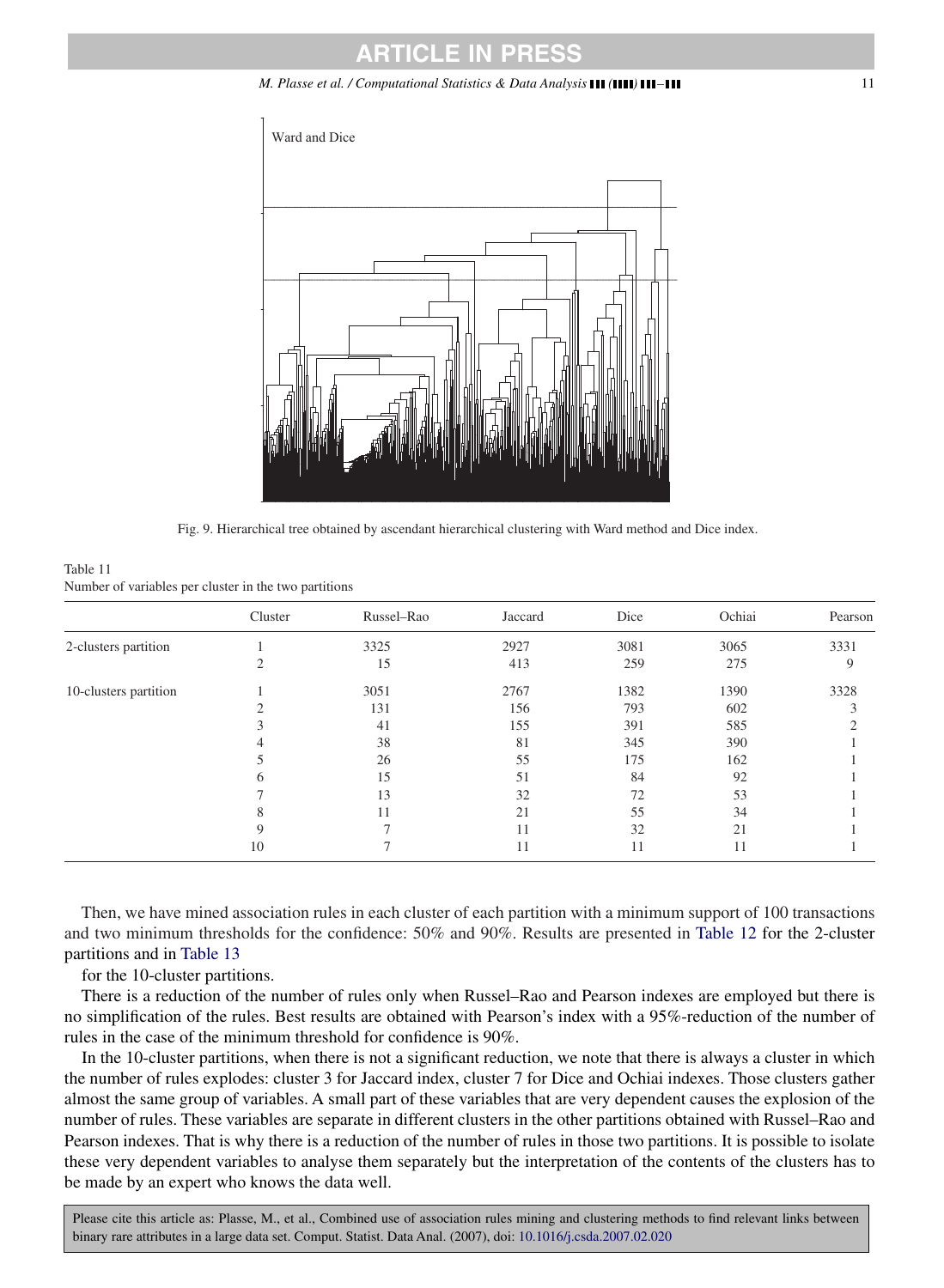#### <span id="page-11-0"></span>12 *M. Plasse et al. / Computational Statistics & Data Analysis ( ) –*

### Table 12 Results of association rules mining in the 2-cluster partitions

|                        |           |                                   | Minimum support $= 100$ tr                            |                    | Minimum confidence $= 50\%$ |                                            |                    | Minimum confidence $= 90\%$ |                                            |  |
|------------------------|-----------|-----------------------------------|-------------------------------------------------------|--------------------|-----------------------------|--------------------------------------------|--------------------|-----------------------------|--------------------------------------------|--|
|                        |           | Number of<br>frequent<br>itemsets | Reduction of number<br>of frequent itemsets<br>$(\%)$ | Number<br>of rules | Maximum<br>size             | Reduction<br>of number<br>of rules $(\% )$ | Number<br>of rules | Maximum<br>size             | Reduction<br>of number<br>of rules $(\% )$ |  |
| Without classification |           | 11 927                            |                                                       | 179 381            | 9                           |                                            | 17 506             | 9                           |                                            |  |
| Russel-Rao             | Cluster 1 | 2716                              |                                                       | 15 487             | 8                           |                                            | 616                | 8                           |                                            |  |
|                        | Cluster 2 | 4305                              |                                                       | 76 810             | 9                           |                                            | 6231               | 9                           |                                            |  |
|                        | Total     | 7021                              | 41                                                    | 92 297             | 9                           | 49                                         | 6847               | 9                           | 61                                         |  |
| Jaccard                | Cluster 1 | 926                               |                                                       | 316                | 5                           |                                            | 8                  | 5                           |                                            |  |
|                        | Cluster 2 | 10 917                            |                                                       | 179 010            | 9                           |                                            | 17 497             | 9                           |                                            |  |
|                        | Total     | 11 843                            |                                                       | 179 326            | 9                           | $\overline{0}$                             | 17 505             | 9                           | $\overline{0}$                             |  |
| Dice                   | Cluster 1 | 11 779                            |                                                       | 179 378            | 9                           |                                            | 17 506             | 9                           |                                            |  |
|                        | Cluster 2 | 148                               |                                                       | 3                  | $\mathfrak{2}$              |                                            | $\Omega$           | $\mathbf{0}$                |                                            |  |
|                        | Total     | 11 927                            | $\theta$                                              | 179 381            | 9                           | $\mathbf{0}$                               | 17 506             | 9                           | $\theta$                                   |  |
| Ochiai                 | Cluster 1 | 11 783                            |                                                       | 179 378            | 9                           |                                            | 17 506             | 9                           |                                            |  |
|                        | Cluster 2 | 144                               |                                                       | 3                  | 2                           |                                            | $\Omega$           | $\mathbf{0}$                |                                            |  |
|                        | Total     | 11 927                            | $\overline{0}$                                        | 179 381            | 9                           | $\overline{0}$                             | 17 506             | 9                           | $\overline{0}$                             |  |
| Pearson                | Cluster 1 | 2826                              |                                                       | 15 602             | 8                           |                                            | 621                | 8                           |                                            |  |
|                        | Cluster 2 | 511                               |                                                       | 6290               | 9                           |                                            | 214                | 9                           |                                            |  |
|                        | Total     | 3337                              | 72                                                    | 21 892             | 9                           | 88                                         | 835                | 9                           | 95                                         |  |

To conclude this section, even if the reduction of the number of rules is not systematic, the previous clustering of variables makes it possible to identify atypical clusters to analyse more closely. In this direction, previous clustering simplifies the search for association rules. Nevertheless it is necessary to take care to use several similarity indexes because they seem to bring complementary information.

Lastly, to extract the most interesting rules, we use some relevancy measures. This is the topic of the next paragraph.

#### **5. Selecting relevant rules**

To complete the support-confidence approach in the selection of interesting rules, there are many relevancy indexes. Association rule  $A \rightarrow C$  is completely described by its corresponding contingency table. That is why every relevancy index (or measure of interest) is built from [Table 14.](#page-13-0)

#### *5.1. Choosing relevancy indexes*

There are so many relevancy indexes that it is difficult to select just one. The choice of an index depends on both the data and its context. We can refer to previous works (Lenca et al., 2004; Vaillant et al., 2004) to help us classify and then select an appropriate index. From these works, we have selected four indexes: centred confidence, lift, odd multiplier (OM) and Loevinger. We have then studied their behaviour using our data in order to select the best one [\(Plasse et al.,](#page-17-0) [2006\)](#page-17-0). Our data present many uninteresting rules where consequent is relatively frequent with regard to antecedent.

The four indexes mentioned above present very high values for these kinds of rules. For that reason we have added the Jaccard coefficient and agreement–disagreement index (ADI) which better discriminate relevant rules in our application. ADI is an old coefficient [\(Kulczynski, 1927\)](#page-17-0) and is equivalent to the Jaccard coefficient, i.e.  $1/Jaccard = (1/MAD) + 1$ . While they lead to the same classification of rules, the Jaccard coefficient has the advantage of varying between 0 and 1. [Table 15](#page-13-0) shows definitions of the six compared indexes and gives their particular values.

To illustrate that the Jaccard index and ADI make a better selection of rules, [Fig. 10](#page-13-0) presents an example of an irrelevant rule in our case because of the high value of the consequent compared to that of the antecedent. The lift for example is high, whereas the Jaccard index and ADI are low.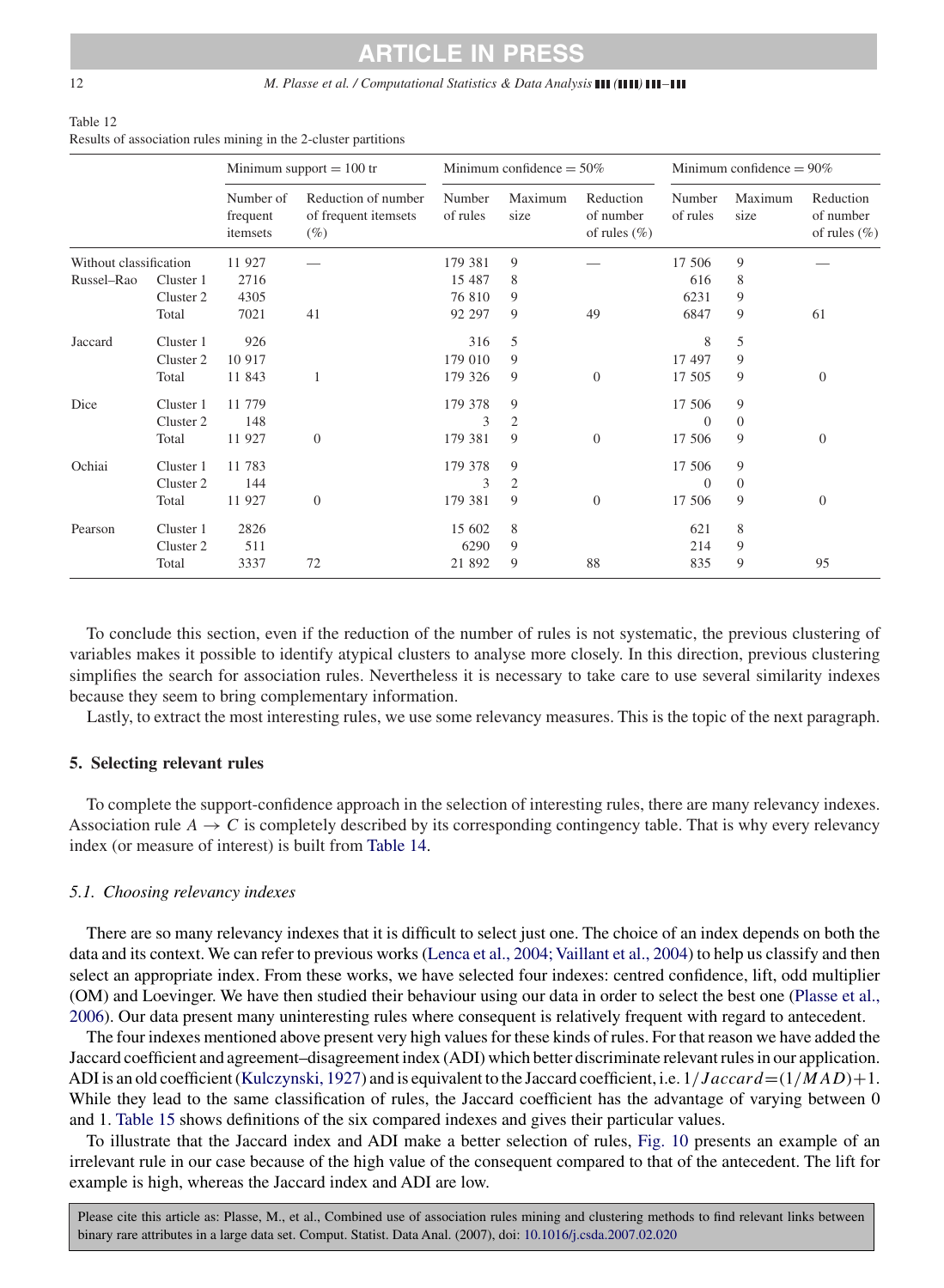### *M. Plasse et al. / Computational Statistics & Data Analysis* **(1111) 111-111 111**

#### <span id="page-12-0"></span>Table 13 Results of association rules mining in the 10-cluster partitions

|                        |            | Minimum support $= 100$ tr        |                                                           | Minimum confidence $= 50\%$ |                           |                                                             | Minimum confidence = $90\%$ |                  |                                     |
|------------------------|------------|-----------------------------------|-----------------------------------------------------------|-----------------------------|---------------------------|-------------------------------------------------------------|-----------------------------|------------------|-------------------------------------|
|                        |            | Number of<br>frequent<br>itemsets | Reduction of<br>number of<br>frequent<br>itemsets $(\% )$ | rules                       | Number of Maximum<br>size | Reduction of Number of Maximum<br>number of<br>rules $(\%)$ | rules                       | size             | Reduction of<br>number of rules (%) |
| Without classification |            | 11 927                            |                                                           | 179 381                     | $\overline{9}$            |                                                             | 17 506                      | 9                |                                     |
| Russel-Rao             | Cluster 1  | 717                               |                                                           | 38                          | 3                         |                                                             | $\mathbf{0}$                | $\boldsymbol{0}$ |                                     |
|                        | Cluster 2  | 192                               |                                                           | 19                          | 3                         |                                                             | $\mathbf{0}$                | $\boldsymbol{0}$ |                                     |
|                        | Cluster 3  | 139                               |                                                           | 193                         | 5                         |                                                             | 8                           | 5                |                                     |
|                        | Cluster 4  | 145                               |                                                           | 116                         | $\overline{4}$            |                                                             | 3                           | $\overline{4}$   |                                     |
|                        | Cluster 5  | 99                                |                                                           | 28                          | 3                         |                                                             | $\mathbf{0}$                | $\boldsymbol{0}$ |                                     |
|                        | Cluster 6  | 4305                              |                                                           | 76 810                      | 9                         |                                                             | 6231                        | 9                |                                     |
|                        | Cluster 7  | 1042                              |                                                           | 14 232                      | 8                         |                                                             | 566                         | 8                |                                     |
|                        | Cluster 8  | 71                                |                                                           | 66                          | $\overline{4}$            |                                                             | $\mathbf{0}$                | $\boldsymbol{0}$ |                                     |
|                        | Cluster 9  | 113                               |                                                           | 573                         | 6                         |                                                             | 38                          | 5                |                                     |
|                        | Cluster 10 | 67                                |                                                           | 116                         | $\overline{4}$            |                                                             | $\mathbf{0}$                | $\boldsymbol{0}$ |                                     |
|                        | Total      | 6890                              | 42                                                        | 92 191                      | 9                         | 49                                                          | 6846                        | 9                | 61                                  |
| Jaccard                | Cluster 1  | 859                               |                                                           | 311                         | 5                         |                                                             | 8                           | 5                |                                     |
|                        | Cluster 2  | 61                                |                                                           | $\boldsymbol{0}$            | $\mathbf{0}$              |                                                             | $\overline{0}$              | $\boldsymbol{0}$ |                                     |
|                        | Cluster 3  | 10 769                            |                                                           | 179 007                     | 9                         |                                                             | 17 497                      | 9                |                                     |
|                        | Cluster 4  | 81                                |                                                           | 3                           | $\mathfrak{2}$            |                                                             | $\mathbf{0}$                | $\boldsymbol{0}$ |                                     |
|                        | Cluster 5  | 15                                |                                                           | $\boldsymbol{0}$            | $\mathbf{0}$              |                                                             | $\mathbf{0}$                | $\boldsymbol{0}$ |                                     |
|                        | Cluster 6  | 50                                |                                                           | 5                           | $\mathfrak{2}$            |                                                             | $\mathbf{0}$                | $\boldsymbol{0}$ |                                     |
|                        | Cluster 7  | $\mathbf{1}$                      |                                                           | $\overline{0}$              | $\mathbf{0}$              |                                                             | $\overline{0}$              | $\boldsymbol{0}$ |                                     |
|                        | Cluster 8  | 6                                 |                                                           | $\boldsymbol{0}$            | $\boldsymbol{0}$          |                                                             | $\mathbf{0}$                | $\boldsymbol{0}$ |                                     |
|                        | Cluster 9  | 1                                 |                                                           | $\boldsymbol{0}$            | $\mathbf{0}$              |                                                             | $\mathbf{0}$                | $\boldsymbol{0}$ |                                     |
|                        | Cluster 10 | $\boldsymbol{0}$                  |                                                           | $\overline{0}$              | $\mathbf{0}$              |                                                             | $\overline{0}$              | $\boldsymbol{0}$ |                                     |
|                        | Total      | 11 843                            | $\mathbf{1}$                                              | 179 326                     | 9                         | $\boldsymbol{0}$                                            | 17 505                      | 9                | $\boldsymbol{0}$                    |
| Dice                   | Cluster 1  | 701                               |                                                           | 869                         | 6                         |                                                             | 42                          | 6                |                                     |
|                        | Cluster 2  | 154                               |                                                           | 10                          | 3                         |                                                             | $\theta$                    | $\boldsymbol{0}$ |                                     |
|                        | Cluster 3  | 390                               |                                                           | 216                         | 5                         |                                                             | 8                           | 5                |                                     |
|                        | Cluster 4  | 67                                |                                                           | $\mathfrak{2}$              | $\mathfrak{2}$            |                                                             | $\mathbf{0}$                | $\boldsymbol{0}$ |                                     |
|                        | Cluster 5  | 67                                |                                                           | $\boldsymbol{0}$            | $\boldsymbol{0}$          |                                                             | $\overline{0}$              | $\boldsymbol{0}$ |                                     |
|                        | Cluster 6  | 81                                |                                                           | 3                           | $\mathfrak{2}$            |                                                             | $\overline{0}$              | $\boldsymbol{0}$ |                                     |
|                        | Cluster 7  | 9325                              |                                                           | 172 821                     | 9                         |                                                             | 17 233                      | 9                |                                     |
|                        | Cluster 8  | 15                                |                                                           | 0                           | $\mathbf{0}$              |                                                             | $\mathbf{0}$                | $\boldsymbol{0}$ |                                     |
|                        | Cluster 9  | $\mathbf{1}$                      |                                                           | $\boldsymbol{0}$            | $\mathbf{0}$              |                                                             | $\boldsymbol{0}$            | $\boldsymbol{0}$ |                                     |
|                        | Cluster 10 | $\mathbf{1}$                      |                                                           | $\mathbf{0}$                | $\mathbf{0}$              |                                                             | $\overline{0}$              | $\boldsymbol{0}$ |                                     |
|                        | Total      | 10 802                            | 9                                                         | 173 921                     | 9                         | 3                                                           | 17 283                      | 9                | $\mathbf{1}$                        |
| Ochiai                 | Cluster 1  | 769                               |                                                           | 883                         | 6                         |                                                             | 42                          | 6                |                                     |
|                        | Cluster 2  | 158                               |                                                           | 55                          | $\overline{4}$            |                                                             | $\overline{0}$              | $\boldsymbol{0}$ |                                     |
|                        | Cluster 3  | 335                               |                                                           | 222                         | 5                         |                                                             | 8                           | 5                |                                     |
|                        | Cluster 4  | 112                               |                                                           | 11                          | 3                         |                                                             | $\boldsymbol{0}$            | $\boldsymbol{0}$ |                                     |
|                        | Cluster 5  | 57                                |                                                           | $\mathbf{0}$                | $\boldsymbol{0}$          |                                                             | $\overline{0}$              | $\boldsymbol{0}$ |                                     |
|                        | Cluster 6  | $8\sqrt{1}$                       |                                                           | 3                           | $\mathfrak{2}$            |                                                             | $\mathbf{0}$                | $\boldsymbol{0}$ |                                     |
|                        | Cluster 7  | 9291                              |                                                           | 172 813                     | 9                         |                                                             | 17 233                      | 9                |                                     |
|                        | Cluster 8  | $\mathbf{1}$                      |                                                           | $\boldsymbol{0}$            | $\mathbf{0}$              |                                                             | $\boldsymbol{0}$            | $\boldsymbol{0}$ |                                     |
|                        | Cluster 9  | 6                                 |                                                           | $\mathbf{0}$                | $\mathbf{0}$              |                                                             | $\mathbf{0}$                | $\boldsymbol{0}$ |                                     |
|                        | Cluster 10 | $\mathbf{1}$                      |                                                           | $\boldsymbol{0}$            | $\boldsymbol{0}$          |                                                             | $\mathbf{0}$                | $\boldsymbol{0}$ |                                     |
|                        | Total      | 10 811                            | 9                                                         | 173 987                     | 9                         | 3                                                           | 17 283                      | 9                | $\mathbf{1}$                        |
| Pearson                | Cluster 1  | 2742                              |                                                           | 15 5 29                     | 8                         |                                                             | 618                         | 8                |                                     |
|                        | Cluster 2  | 7                                 |                                                           | 2                           | $\overline{2}$            |                                                             | $\mathbf{0}$                | $\boldsymbol{0}$ |                                     |
|                        | Cluster 3  | 3                                 |                                                           | $\mathfrak{2}$              | 3                         |                                                             | $\overline{0}$              | $\boldsymbol{0}$ |                                     |
|                        | Cluster 4  | 1                                 |                                                           | $\mathbf{0}$                | $\mathbf{0}$              |                                                             | $\mathbf{0}$                | $\boldsymbol{0}$ |                                     |
|                        | Cluster 5  | 1                                 |                                                           | $\boldsymbol{0}$            | $\boldsymbol{0}$          |                                                             | $\boldsymbol{0}$            | $\boldsymbol{0}$ |                                     |
|                        | Cluster 6  | $\mathbf{1}$                      |                                                           | $\boldsymbol{0}$            | $\boldsymbol{0}$          |                                                             | $\boldsymbol{0}$            | $\boldsymbol{0}$ |                                     |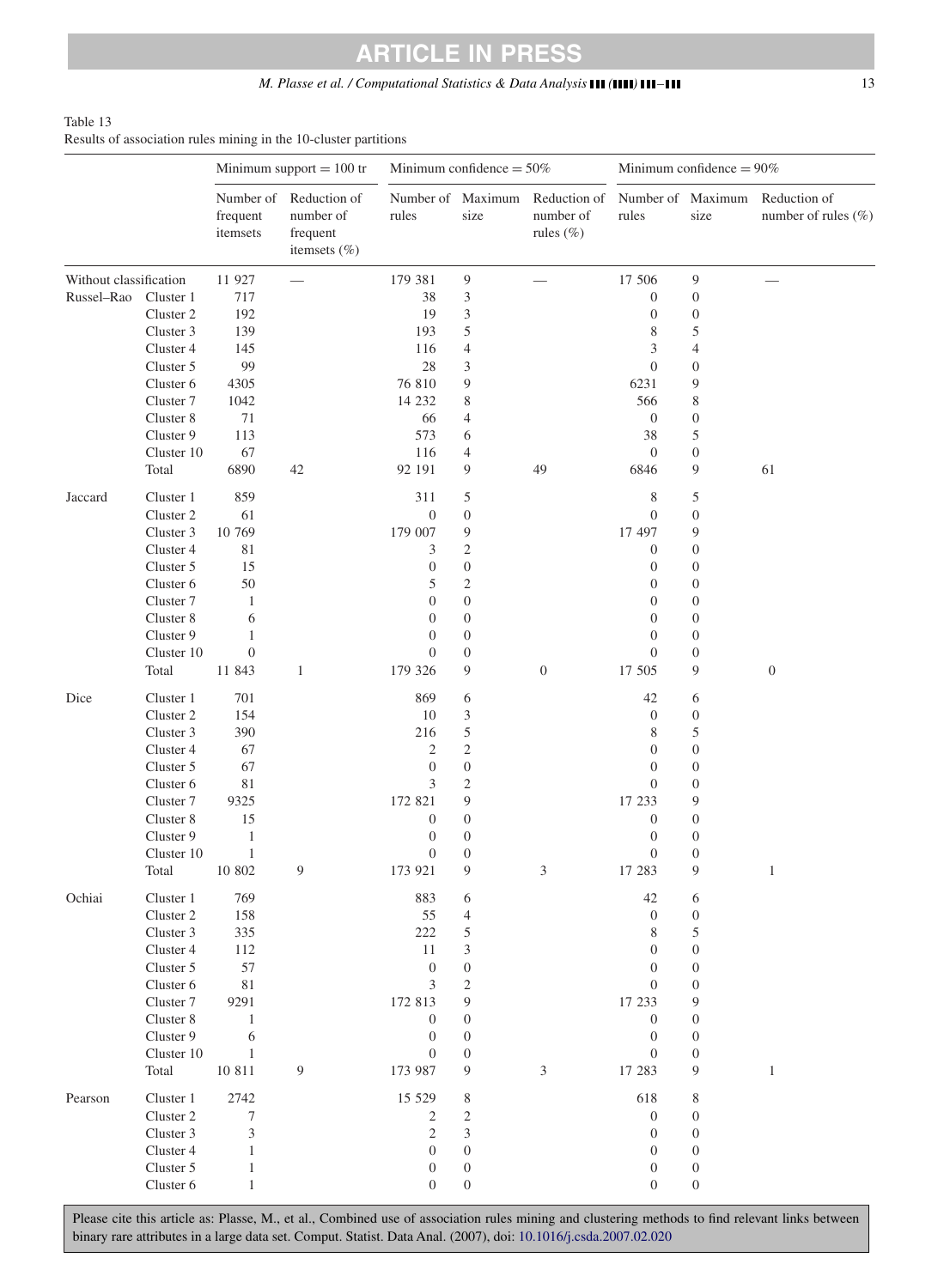#### <span id="page-13-0"></span>14 *M. Plasse et al. / Computational Statistics & Data Analysis* **(1111) 111–111**

#### Table 13 (*Continued*)

|            | Minimum support $= 100$ tr        |                                                           |                    | Minimum confidence $= 50\%$ |                                            |                    | Minimum confidence $= 90\%$ |                                         |  |
|------------|-----------------------------------|-----------------------------------------------------------|--------------------|-----------------------------|--------------------------------------------|--------------------|-----------------------------|-----------------------------------------|--|
|            | Number of<br>frequent<br>itemsets | Reduction of<br>number of<br>frequent<br>itemsets $(\% )$ | Number of<br>rules | Maximum<br>size             | Reduction of<br>number of<br>rules $(\% )$ | Number of<br>rules | Maximum<br>size             | Reduction of<br>number of rules $(\% )$ |  |
| Cluster 7  |                                   |                                                           | $\Omega$           | $\theta$                    |                                            | $\theta$           | $\overline{0}$              |                                         |  |
| Cluster 8  |                                   |                                                           | $^{(1)}$           | $\Omega$                    |                                            | $\Omega$           | $\theta$                    |                                         |  |
| Cluster 9  |                                   |                                                           | $^{(1)}$           | $\Omega$                    |                                            | $\Omega$           | $\theta$                    |                                         |  |
| Cluster 10 |                                   |                                                           | $\theta$           | $\Omega$                    |                                            | $\Omega$           | $\theta$                    |                                         |  |
| Total      | 2759                              | 77                                                        | 15 533             | 8                           | 91                                         | 618                | 8                           | 96                                      |  |

Table 14

Contingency table of a rule

|                     |                        |                                     | Lines profiles       |
|---------------------|------------------------|-------------------------------------|----------------------|
| А<br>$\overline{A}$ | P(AC)<br>$P(\bar{A}C)$ | $P(A\bar{C})$<br>$P(\overline{AC})$ | P(A)<br>$P(\bar{A})$ |
| Columns profiles    | P(C)                   | $P(\overline{C})$                   |                      |

#### Table 15

Selected indexes of rules relevancy

| Relevancy indexes  | Definition                            | Incompatibility $P(AC) = 0$ | Independency $P(AC) = P(A)P(C)$              | Logical rule $P(C/A) = 1$      |
|--------------------|---------------------------------------|-----------------------------|----------------------------------------------|--------------------------------|
| Centred confidence | $P(C/A) - P(C)$                       | $-P(C)$                     | $\theta$                                     | $P(\overline{C})$              |
| Lift               | $\frac{P(AC)}{P(A), P(C)}$            |                             |                                              | $\overline{P(C)}$              |
| <b>OM</b>          | $P(AC)P(\bar{C})$<br>P(AC)P(C)        | $\Omega$                    |                                              | $+\infty$                      |
| Loevinger          | $\frac{P(C/A)-P(C)}{P(\overline{C})}$ | $\frac{-P(C)}{P(\bar{C})}$  | $\overline{0}$                               |                                |
| ADI                | $P(A \cap C)$<br>$\overline{P(AAC)}$  | $\Omega$                    | P(A)P(C)<br>$\overline{P(A)+P(C)-2P(A)P(C)}$ | P(A)<br>$\overline{P(C)-P(A)}$ |
| Jaccard            | $\frac{P(A \cap C)}{P(A \cup C)}$     | 0                           | P(A)P(C)<br>$\overline{P(A)+P(C)-P(A)P(C)}$  | $rac{P(A)}{P(C)}$              |

|                   |      |                |                | Index              | Value |
|-------------------|------|----------------|----------------|--------------------|-------|
|                   |      |                |                | Confidence         | 0.88  |
| $A \rightarrow C$ | С    | $\overline{C}$ | Lines profiles | Centred confidence | 0.48  |
|                   | 0.07 | 0.01           | 0.08           | Lift               | 2.19  |
|                   | 0.33 | 0.59           | 0.92           | OМ                 | 10.5  |
| Column profiles   | 0.4  | 0.6            |                | Loevinger          | 0.79  |
|                   |      |                |                | ADI                | 0.21  |
|                   |      |                |                | Jaccard            | 0.17  |

|  |  |  |  |  |  | Fig. 10. Values of rules relevancy indexes for the same rule. |
|--|--|--|--|--|--|---------------------------------------------------------------|
|--|--|--|--|--|--|---------------------------------------------------------------|

#### *5.2. Comparing indexes using graphics*

We propose a graphical tool to make it easier to compare the six indexes. This innovative representation using level lines or curves allows us to compare behaviour of selected indexes of rule relevancy. This work requires the rewriting of indexes according to the conditional probabilities  $\lambda_A = P(C/A)$  and  $\lambda_C = P(A/C)$ . As we can see in [Table 16,](#page-15-0) only the Jaccard index and ADI can be written according to the two conditional probabilities simultaneously; for this reason they improve rules discrimination. Figs. 11–16 show level lines for centred confidence, lift and Loevinger and level curves for OM, Jaccard index and ADI.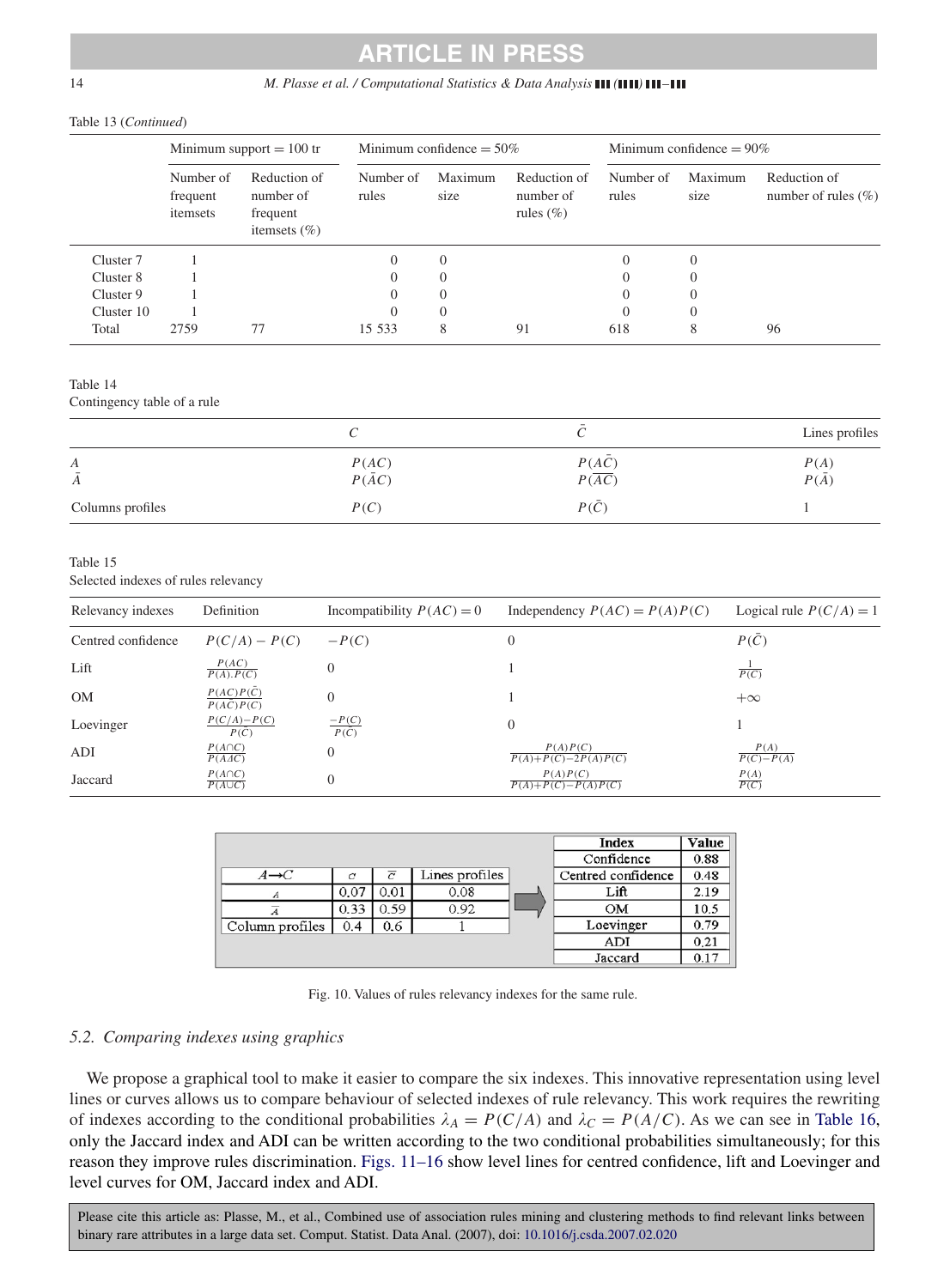

Fig. 11. Level lines or curves according to  $P(C)$  and  $\lambda_A$ .



Fig. 12. Level lines or curves according to  $P(C)$  and  $\lambda_A$ .



Fig. 13. Level lines or curves according to  $P(C)$  and  $\lambda_A$ .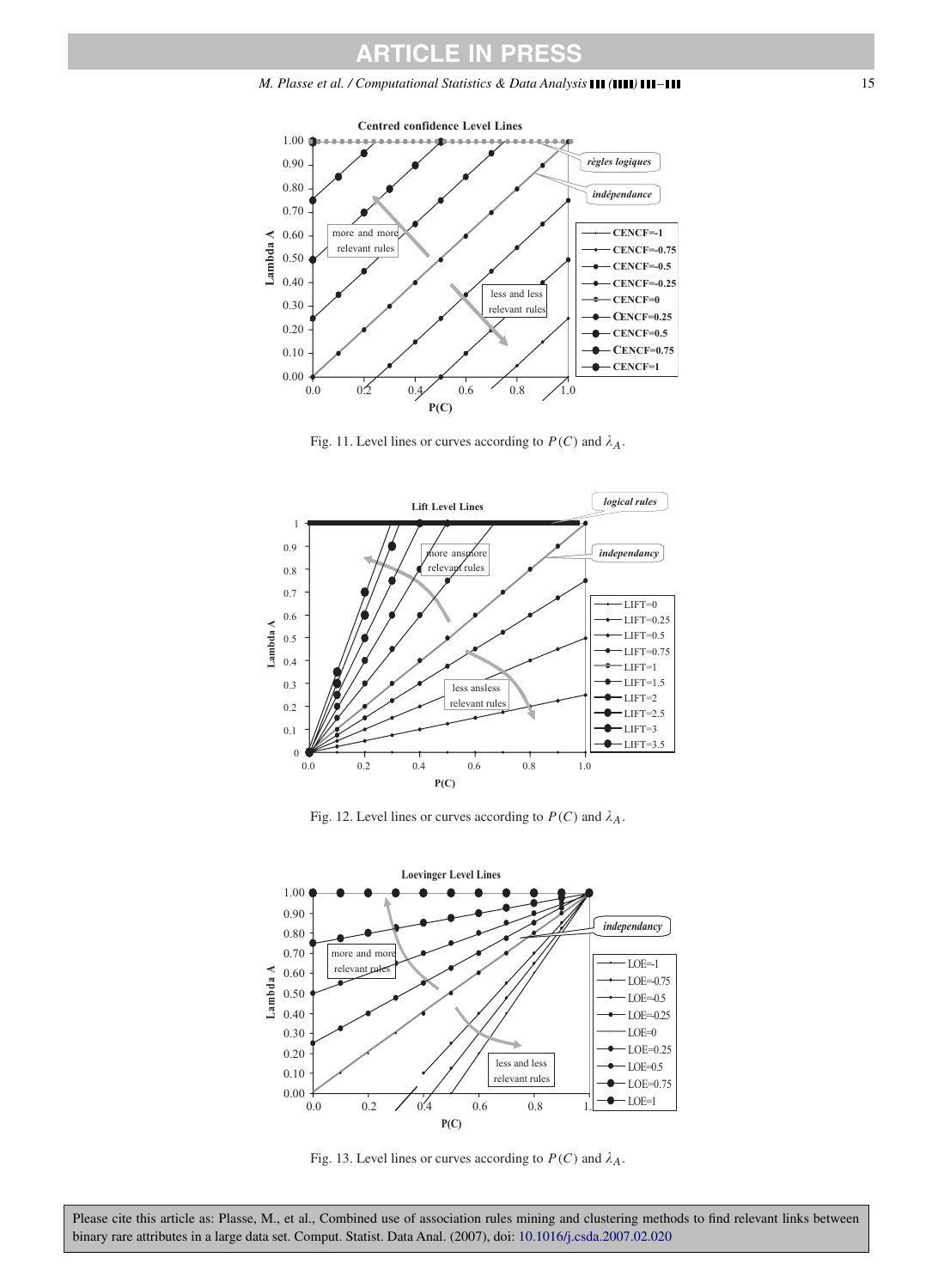#### <span id="page-15-0"></span>16 *M. Plasse et al. / Computational Statistics & Data Analysis* **(1111) 111-111**

| Table 16                            |  |  |
|-------------------------------------|--|--|
| Equations of level lines and curves |  |  |

| Indexes                    | <b>Definition</b>                                       | Indexes          | <b>Definition</b>                                                                    |
|----------------------------|---------------------------------------------------------|------------------|--------------------------------------------------------------------------------------|
| Centred confidence<br>Lift | $\lambda_A = CONFCEN - P(C)$<br>$\lambda_A = LIFT.P(C)$ | Loevinger<br>ADI | $\lambda_A = LOE(1 - P(C)) + P(C)$<br>$\lambda_A = \frac{}{1 \cdot \frac{1}{2} + 2}$ |
| <b>OM</b>                  | $\lambda_A = \frac{MC.P(C)}{1-P(C)+MC.P(C)}$            | Jaccard          |                                                                                      |



Fig. 14. Level lines or curves according to  $P(C)$  and  $\lambda_A$ .



Fig. 15. Level curve according to  $\lambda_A$ .

If  $\lambda_A$  is high, lift and centred confidence give priority to rules where the consequent is not very frequent whereas the Loevinger index and OM depend above all on  $\lambda_A$ . A rule will be relevant according to Jaccard and ADI if the two conditional probabilities are high. These two indexes are appropriate in our case but do not suit every application. Note that they are symmetric, contrary to the others. This is not a drawback in our application where the direction of the rule is of little importance.

In addition, the Jaccard index and support can be represented on the same graph as shown in [Fig. 17.](#page-16-0) This figure can be read in two ways. Support curves are read with  $P(A)$  and  $P(C)$  whereas Jaccard curves are read with  $\lambda_A$  and  $\lambda_C$ . Knowing only three of them, it is possible to deduce the others using this graphical representation. This visualisation tool can be used to quickly evaluate the interest of a rule without computing the Jaccard index.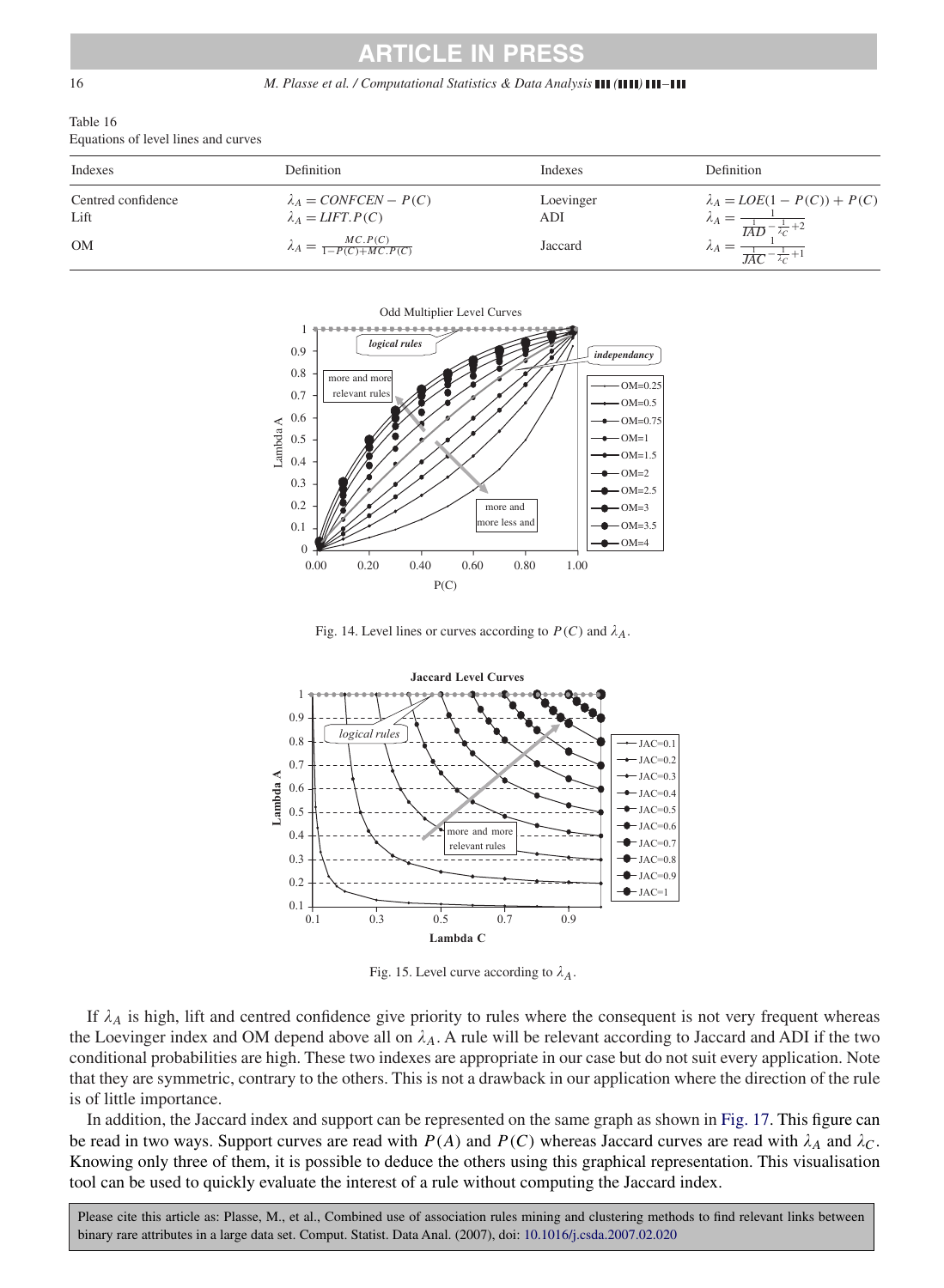#### <span id="page-16-0"></span>*M. Plasse et al. / Computational Statistics & Data Analysis ( ) –* 17



Fig. 16. Level curve according to  $\lambda_C$ .



Fig. 17. Simultaneous representation of support and Jaccard index.

#### *5.3. Application examples*

We can use the Jaccard index to complete the support–confidence approach. After mining association rules inside each cluster, we select the most relevant rules using a minimum threshold for the Jaccard index. For instance, referring to [Table 8,](#page-7-0) we have mined rules with a minimum support of 100 vehicles and a minimum confidence of 90%. Within 17 rules found in cluster 10, 8 have a Jaccard index above 0.6. So we analyse these 8 as a matter of priority.

In other respects, some clusters can lead to a large number of interesting rules depending on the Jaccard index. For instance, atypical cluster 2 produces 171 229 rules. Amongst them, 74% have a Jaccard index of over 0.6 and 17% above 0.8. So, minimum thresholds have to be high and severe in order to select the best rules first.

#### **6. Conclusion**

In this paper, we have proposed a way of discovering hidden links between binary attributes in a large sparse data set. Performed in isolation, association rules mining produces an enormous and impractical number of rules. Variable clustering can be used to reduce this number significantly. In our application it provides homogenous clusters of variables and highlights an atypical cluster of highly correlated attributes that produce numerous and complex set of